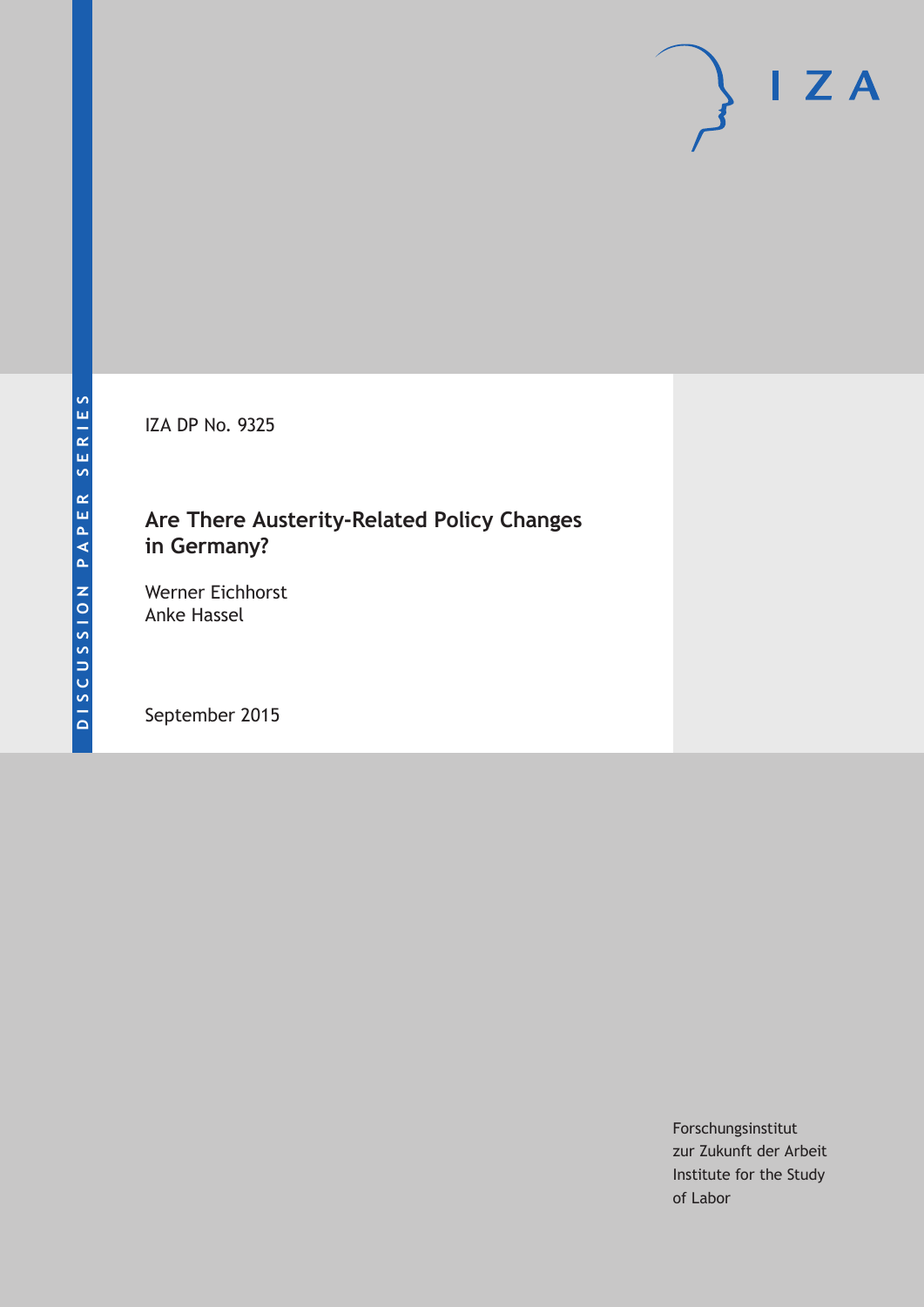# **Are There Austerity**‐**Related Policy Changes in Germany?**

### **Werner Eichhorst**  *IZA*

### **Anke Hassel**

*Hertie School of Governance* 

Discussion Paper No. 9325 September 2015

IZA

P.O. Box 7240 53072 Bonn Germany

Phone: +49-228-3894-0 Fax: +49-228-3894-180 E-mail: iza@iza.org

Any opinions expressed here are those of the author(s) and not those of IZA. Research published in this series may include views on policy, but the institute itself takes no institutional policy positions. The IZA research network is committed to the IZA Guiding Principles of Research Integrity.

The Institute for the Study of Labor (IZA) in Bonn is a local and virtual international research center and a place of communication between science, politics and business. IZA is an independent nonprofit organization supported by Deutsche Post Foundation. The center is associated with the University of Bonn and offers a stimulating research environment through its international network, workshops and conferences, data service, project support, research visits and doctoral program. IZA engages in (i) original and internationally competitive research in all fields of labor economics, (ii) development of policy concepts, and (iii) dissemination of research results and concepts to the interested public.

IZA Discussion Papers often represent preliminary work and are circulated to encourage discussion. Citation of such a paper should account for its provisional character. A revised version may be available directly from the author.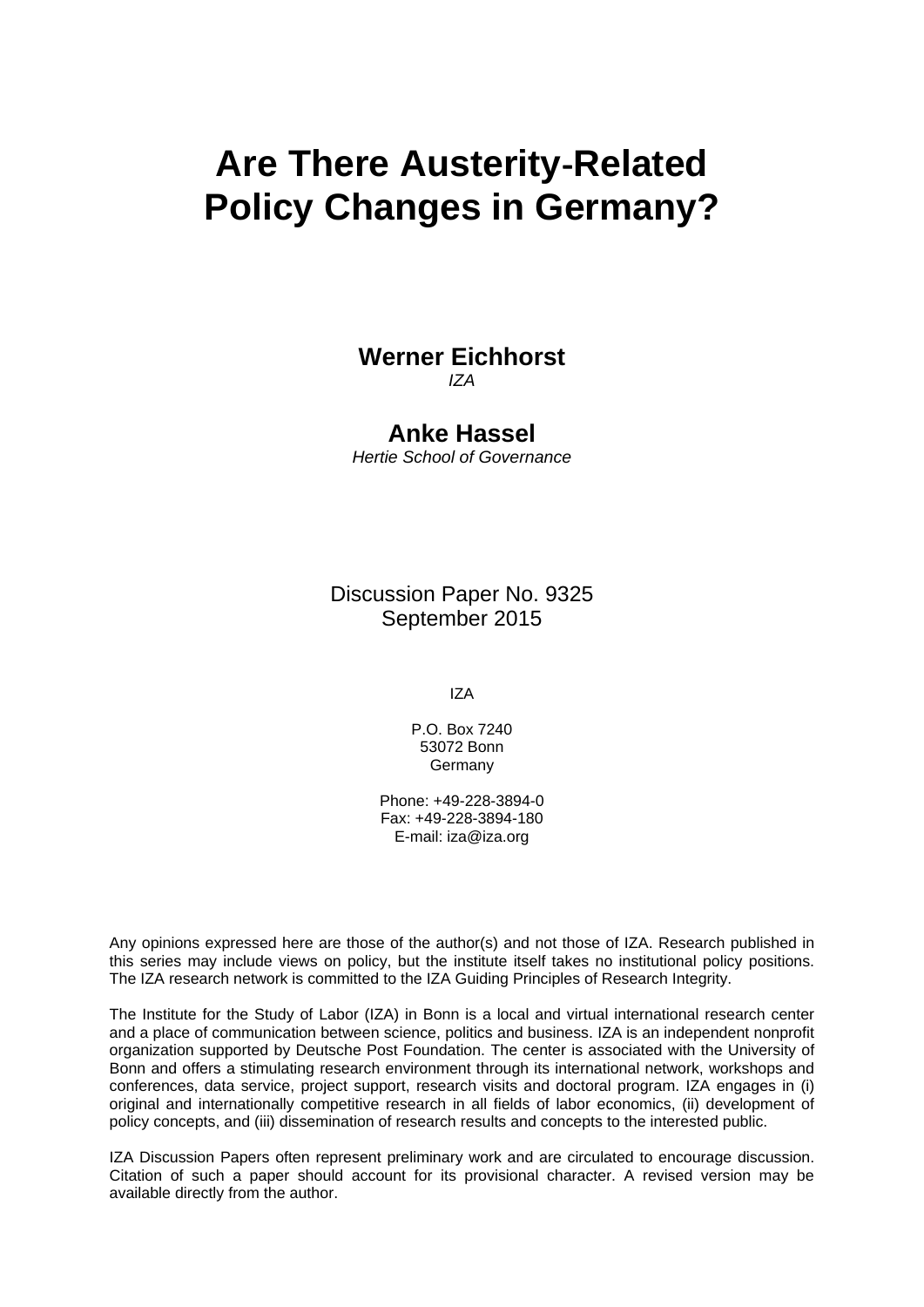IZA Discussion Paper No. 9325 September 2015

# **ABSTRACT**

# **Are There Austerity**‐**Related Policy Changes in Germany?\***

This paper assesses the existence and the extent of austerity‐oriented policies in Germany in the aftermath of the 2008‐9 recession. In contrast to the intensive phase of labour market and welfare state reforms in the early 2000s aimed at 'welfare readjustment', we do not see austerity policies in Germany, rather a continuation of the path that was adopted earlier. This can be explained by the economic conditions which were, and still are, much more favourable than in many other EU Member States. Most recently, we can identify a partial reregulation of the labour market, most notably the introduction of a national minimum wage, a potential increase in the regulation of non‐standard contracts and a reintroduction of early retirement for labour market insiders. These policies can be classified as 'welfare protectionism'.

JEL Classification: J21, J26, J68

Keywords: labour market reforms, Germany, austerity, welfare state retrenchment

Corresponding author:

Werner Eichhorst IZA P.O. Box 7240 53072 Bonn Germany E-mail: Eichhorst@iza.org

 $\overline{a}$ 

<sup>\*</sup> Contribution to a project on "Welfare states in the era of EU austerity ‐ the case of labour market policies" organized by the European Trade Union Institute. We are grateful to ETUI for support on this piece of research and in particular to Sotiria Theodoropoulos for helpful comments on an earlier draft.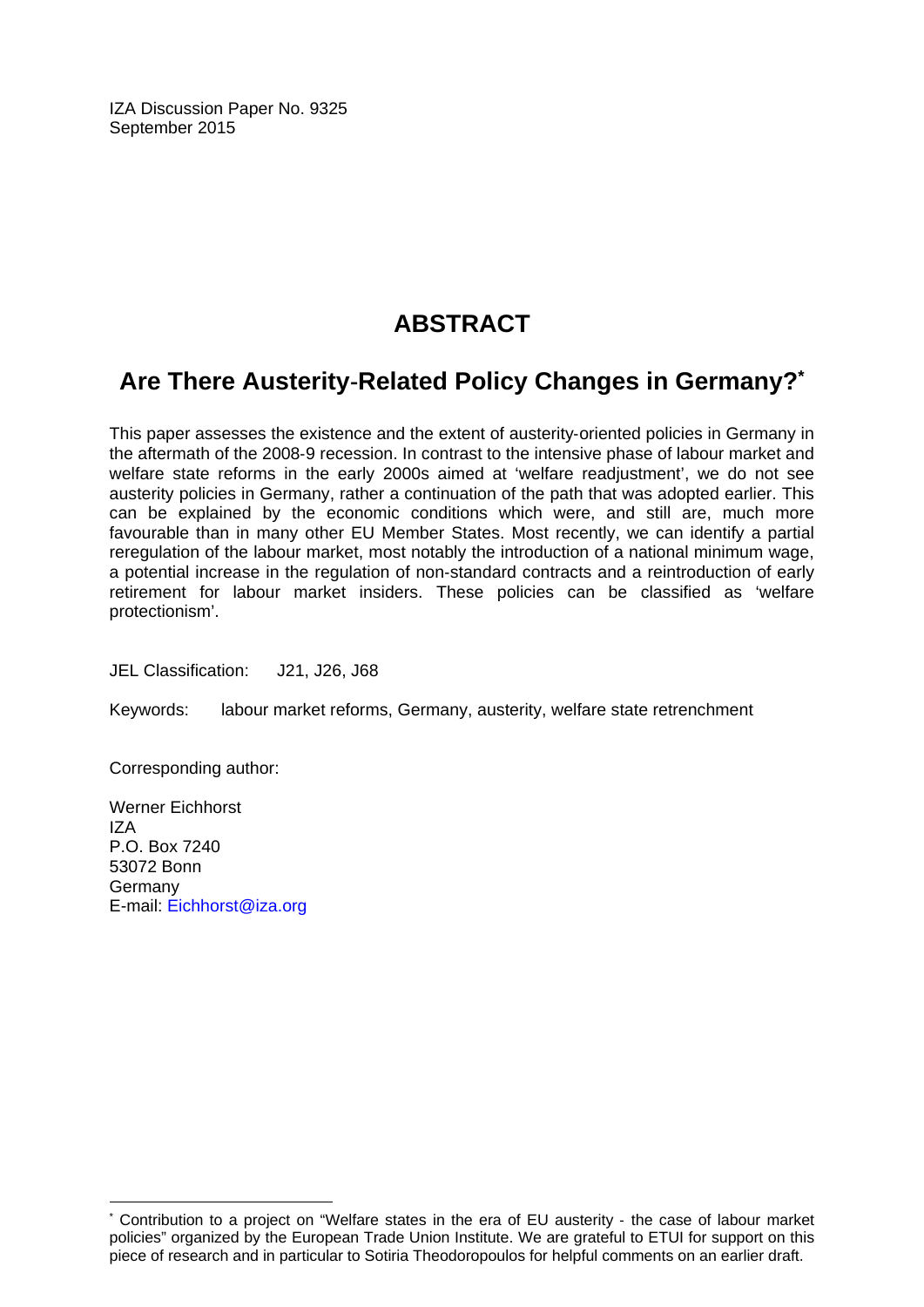## **Overview**

|     | 4. Welfare reforms since 2010: Rather reregulation than austerity policies 11 |  |  |  |  |  |  |
|-----|-------------------------------------------------------------------------------|--|--|--|--|--|--|
|     |                                                                               |  |  |  |  |  |  |
|     |                                                                               |  |  |  |  |  |  |
| 4.3 | Activation, income maintenance and long-term unemployment 14                  |  |  |  |  |  |  |
| 4.4 |                                                                               |  |  |  |  |  |  |
| 4.5 |                                                                               |  |  |  |  |  |  |
|     |                                                                               |  |  |  |  |  |  |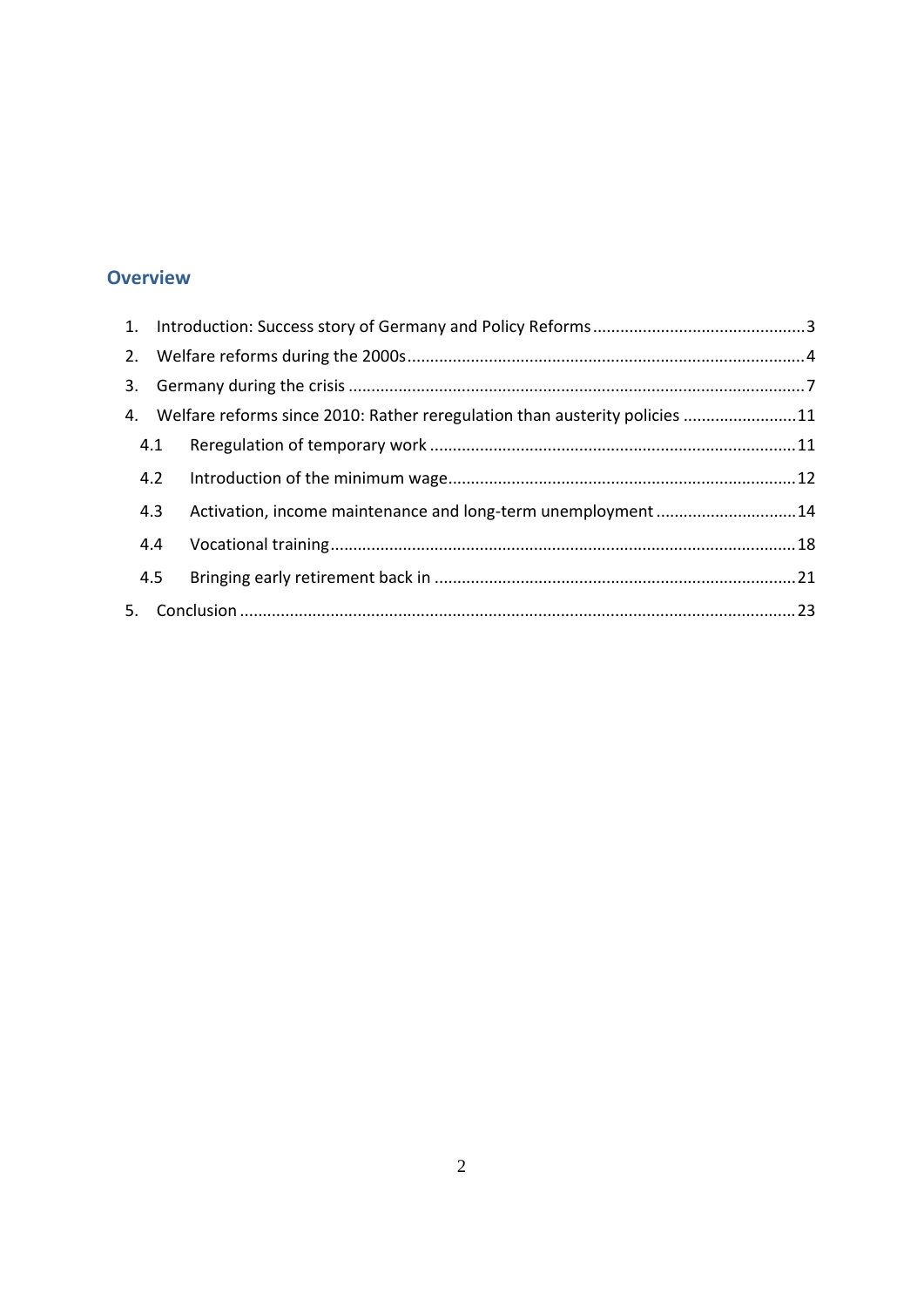#### **1. Introduction: The success story of Germany and its Policy Reforms**

Since the turn of the millennium, the German model has been characterised by a period of major reformsfollowed by a period of remarkable stability and growth in times of global economic crisis. In Germany, austerity-related reforms occurred between 2003 and 2005, when a fundamental restructuring of the welfare system was perceived as necessary in order to ensure international competitiveness and fiscal sustainability in a situation of high unemployment levels and repeated failure to stabilize and ensure economic growth. After the first change of government since reunification in 1998, the new centre‐left government was criticized for failing to cope with the economic effects of reunification, globalisation and demographic changes. Germany repeatedly failed to adhere to the fiscal discipline of the European Stability and Growth Pact, which was central to the workings of the EMU. Internal as well as external pressure led to policy reforms and fundamental changes in the pension and unemployment insurance system as well as social assistance schemes. In addition, the German model experienced a relaxation of capital market regulation, accompanied by a reduction of corporate taxes. After these reforms, which were concluded in the mid‐2000s, Germany has not continued any austerity strategy in economic or social policy, beyond sticking to fiscal constraint and the debt brake. On the contrary, since the financial crisis hit Europe, the government has responded with policies promoting growth and expansion.

During 2008‐9, most of the OECD countries were hit by the financial crash and subsequent crisis and have struggled to recover ever since. Germany, in contrast to most countries, not only managed to quickly respond to the effects of the crisis with fiscal stabilization policies but also managed to reduce unemployment levels to lower levels than before the economic crisis. Germany experienced a severe drop in GDP, of over 5 percent in 2009 but, through various quick policy responses, such as short‐term working and the cash‐for‐clunkers programme, German firms recovered quickly. Ever since, Germany has been experiencing employment growth and the highest average economic growth rate within the Eurozone. In contrast to most of the neighbouring countries, neither economic institutions nor major economic reforms were seen as necessary to stabilise the national economy. The current policy orientation is rather one of moderate reregulation of the labour market and welfare state expansion. However, Germany's strategy challenged other Eurozone members, as the country's rising exports were accompanied by current account deficits in other Eurozone countries.

The academic discourse on welfare restructuring differentiates between two different forms of reform: welfare readjustment or welfare protectionism, which are opposed to each other (Häusermann 2010). Both forms combine elements of retrenchment and expansion between policy instruments that are either categorized as belonging to an 'industrial logic' or a 'needsbased' group. Welfare readjustment strategies are characterised by retrenchment in industrial logic policy instruments, such as passive income support and employment protection (EPL), and expansion in 'needs-based' social policies, such as income subsidies for the working poor or, alternatively, activation mechanisms in labour market policies. In contrast, welfare protectionism entails the expansion of 'industrial' logic instruments and retrenchment in 'needs‐based' logic or activation strategies. The strategy of the latter, therefore, protects the old system at the expense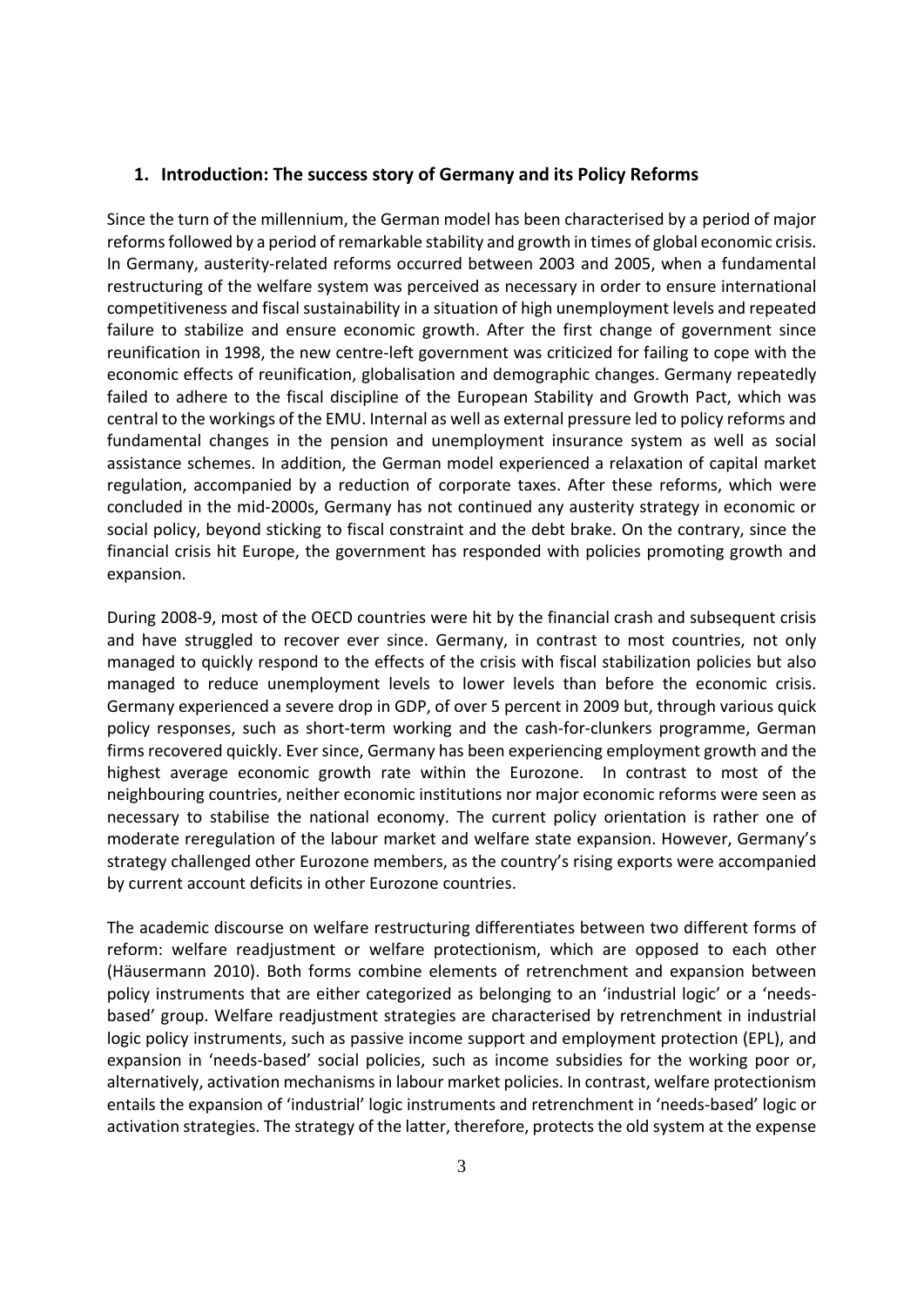of new participants in the labour market, whereas the former tries to incorporate and protect new participants and groups at the expense of the old system. The differentiation made here is often presented under the theme of labour market dualization or the discourse between insiders and outsiders in the labour market.

With regard to the German case, we will show that the major reforms during the early 2000s can be characterised as welfare state readjustment, whereas the recent changes entail at least some characteristics of welfare protectionism.

#### **2. Welfare reforms during the 2000s**

The so-called Hartz reforms, initiated in 2002 by the first red-green government and accomplished in January 2005 with the Hartz IV package, marked a significant change in the German welfare state. The Hartz IV reform was introduced as the core activation policy in Germany (Eichhorst/Grienberger‐Zingerle/Konle‐Seidl 2008, Ebbinghaus/Eichhorst 2009, Hassel/Schiller 2010, Carlin et al. 2014). Initiated in order to simultaneously reduce the increasing level and cost of unemployment, characterised by high structural unemployment and economic inactivity rates in the new federal states and to facilitate access to jobs, the Hartz reforms entailed policy measures that resembled the 'flexicurity' agendas in other countries. The reforms shifted employment risks from the employer to the employee and introduced more flexible forms of temporary or part-time employment. This, on the one hand, increased heterogeneity of employment structures but, on the other hand, these changes led to an increase of fragility in some segments of the labour market, especially in non-standard forms of employment, without questioning the regulatory pattern governing the core of the labour market. Hence, new forms of inequality have emerged within the labour market. The reforms are perceived to have only partially eased the issue of long-term unemployment or the number of beneficiaries of social assistance. The Hartz reforms have created various forms of deregulation that will be outlined here.

One of the primary goals of the Hartz reforms was to reactivate and reintegrate the short‐term as well as long-term unemployed. While maintaining contribution-related unemployment benefits for the initial phase of unemployment ("Unemployment Benefit I"), the reform merged the two means‐tested schemes of unemployment assistance and social assistance into a single system ("Unemployment Benefit II"), changing the previous system of wage-related income support for those with some employment experience to a flat-rate benefit. The new structure, known as Hartz IV, proposed a single replacement scheme for those unemployed who had never paid contributionsto unemployment insurance and those whose contribution‐based benefits had expired. In contrast to the previous system, this scheme aimed to prevent poverty for those who received social assistance before, by slightly increasing their level of benefit and simplifying their access to employment services. At the same time, the system no longer secured the previous standard of living of the long‐term unemployed, asthe old unemployment assistance scheme was abolished, mainly affecting people in East Germany.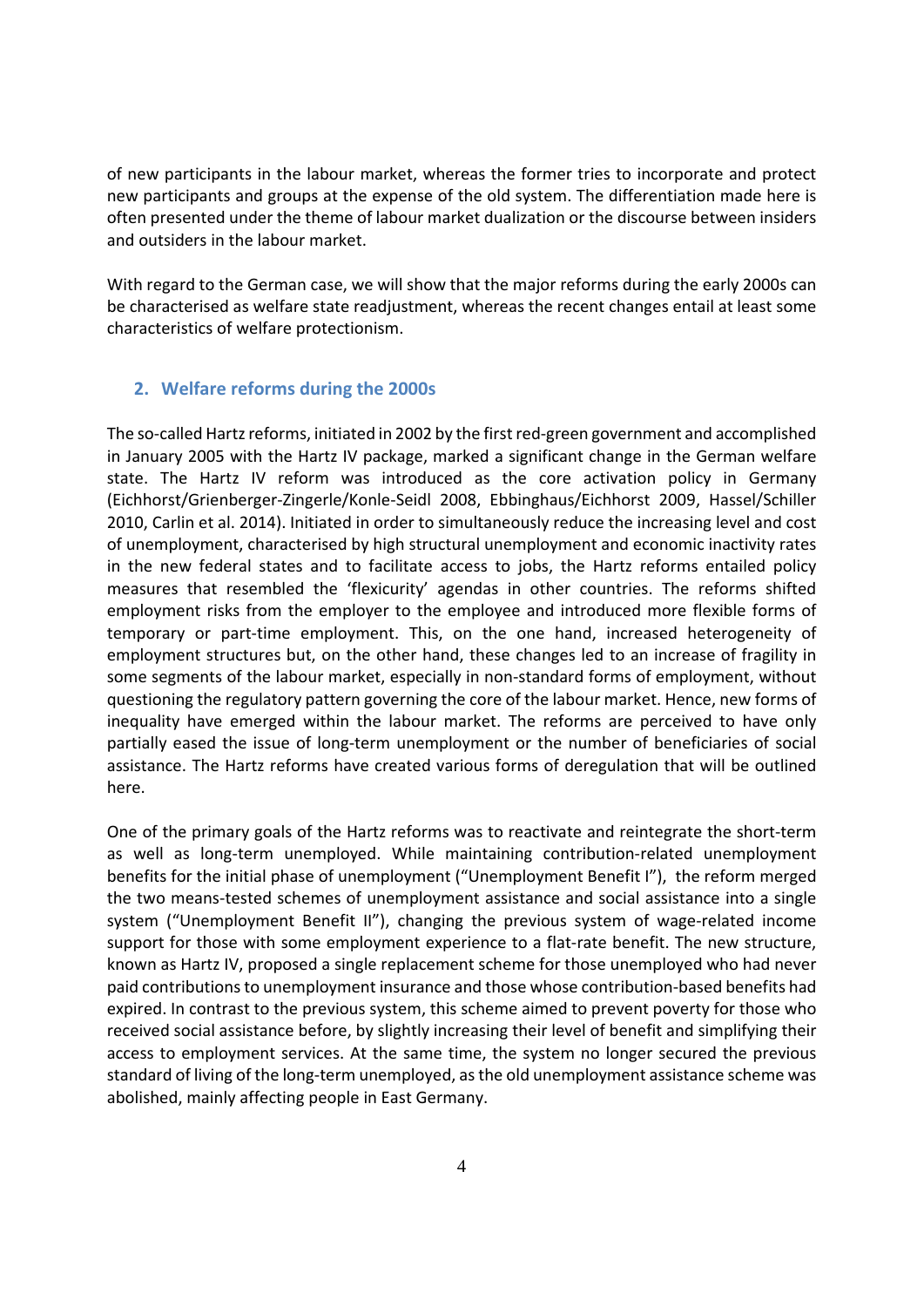In addition, the Hartz reforms entailed substantial activating tools in order to lower the number of unemployed persons. Activation schemes were introduced for those receiving assistance. At the structural level, employment agencies were transformed into so-called jobcentres, entitled to define stricter job suitability criteria and supervise job placements of beneficiaries as well as cut benefits in cases of non-cooperation. Within the framework of 'rights and duties', beneficiaries sign integration agreements with the jobcentres, clarifying the responsibilities of each recipient in order to be reactivated into the job market and, ideally, into regular employment. For this goal, recipients are entitled to receive support in the form of training and additional qualifications, subsidised by the jobcentres. As regards active labour market policies, the reform also entailed wage subsidies or start‐ups as an alternative to regular employment as well as reduced social security contribution packages for low-wage employment.

With regard to job creation, the reforms offered different, non-standard employment options, intended as first access possibilities to the job market, such as marginal, part-time work, agency work, or temporary employment alongside a simplified form of self-employment. These forms were intended to lower the barriersfor job creation, especially in service occupations, for persons with limited work experience or skill levels. This more dynamic scheme of activation was aimed at linking a lower level of dependency on state benefits to an increase of jobs in the labour market and, in particular, in the service sector (Eichhorst/Grienberger‐Zingerle/Konle‐Seidl 2008, Ebbinghaus/Eichhorst 2009). Activation strategies aimed at creating a more flexible labour market with new forms of employment but also at creating core changes within pre‐existing segments.

One of the biggest changes already occurred in 2003 with the regulation of the marginal part‐ time segment in the labour market. This change not only lifted the earnings threshold to €400 (€450 since 2013) per month from its previous level of €325, but also suspended the previous restriction of 15 hours per week. In addition, these so-called mini-jobs were allowed as second jobs and were relieved from tax and social insurance contributions and, concomitantly, did not provide social protection. From the employers' perspective, these marginal forms of employment entailed only minimal employers' contributions, as long as the wage stayed below the  $\epsilon$ 400 ( $\epsilon$ 450) threshold. If the wage exceeded €400 (€450), or the employee had more than one of these mini‐ jobs, full taxation and social insurance gradually applied, which gave more incentive for employers as well as employees to stay under the threshold. Mini‐jobs became an attractive supplement for a second job or for secondary earners such as spouses as well as for students and pensioners, as they were exempt from mandatory employee contributions and income taxation. This created an incentive for employers to pay lower gross wages. To what extent employees entering the labour market via mini-jobs and then moving towards full-time employment occurred is questionable. Recent research has claimed that mini‐jobs are replacing former regular forms of employment in service sectors, such as the hotel industry and the gastronomy. Evidence shows that employers use the mini-job mechanism to reduce hourly wages and labour costs (Eichhorst et al. 2012, Hohendanner/Stegmaier 2012). Concomitant to the introduction of marginal, part‐time work was the reform simplifying social assistance for low‐wage earners. Studies show that the number of employees working in marginal, part-time work has increased since 2007, amounting to approximately 30% of the beneficiaries of social assistance (Bruckmeier et al. 2013). Before the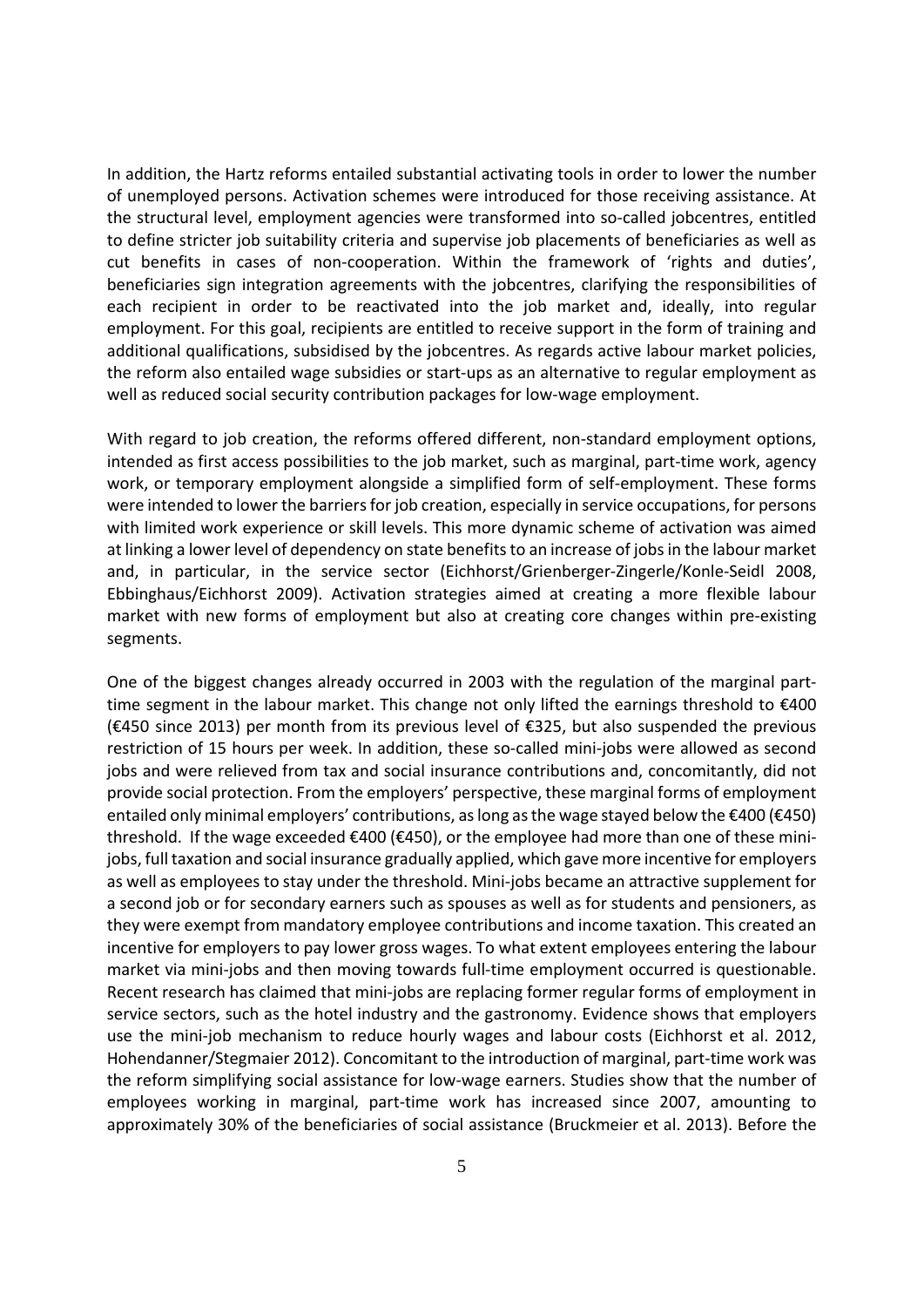introduction of the minimum wage law in 2013, the clause excluding wages and hours could lead to lower gross wages in the marginal, part-time segment.

However, the Hartz reforms only marginally touched upon dismissal protection legislation and social protection for permanent and regularly insured employees. The reforms referring to dismissal protection were already introduced during the mid‐1990s, narrowing the social selection criteria for fair dismissals. For workers, the maximum duration of unemployment insurance benefits was shortened from 32 months to 24 months. These changes, contributing to an increase in the secondary segment of the market, also created fears that this flexibilisation would contribute to a deterioration of wages and employment stability, although the protection for labour market insiders was hardly challenged. Despite little empirical evidence, these concerns have been readdressed since the mid‐2000s and later when the financial crisis opened up the debate on the reregulation of the German labour market.



#### **Figure 1: Employment rates**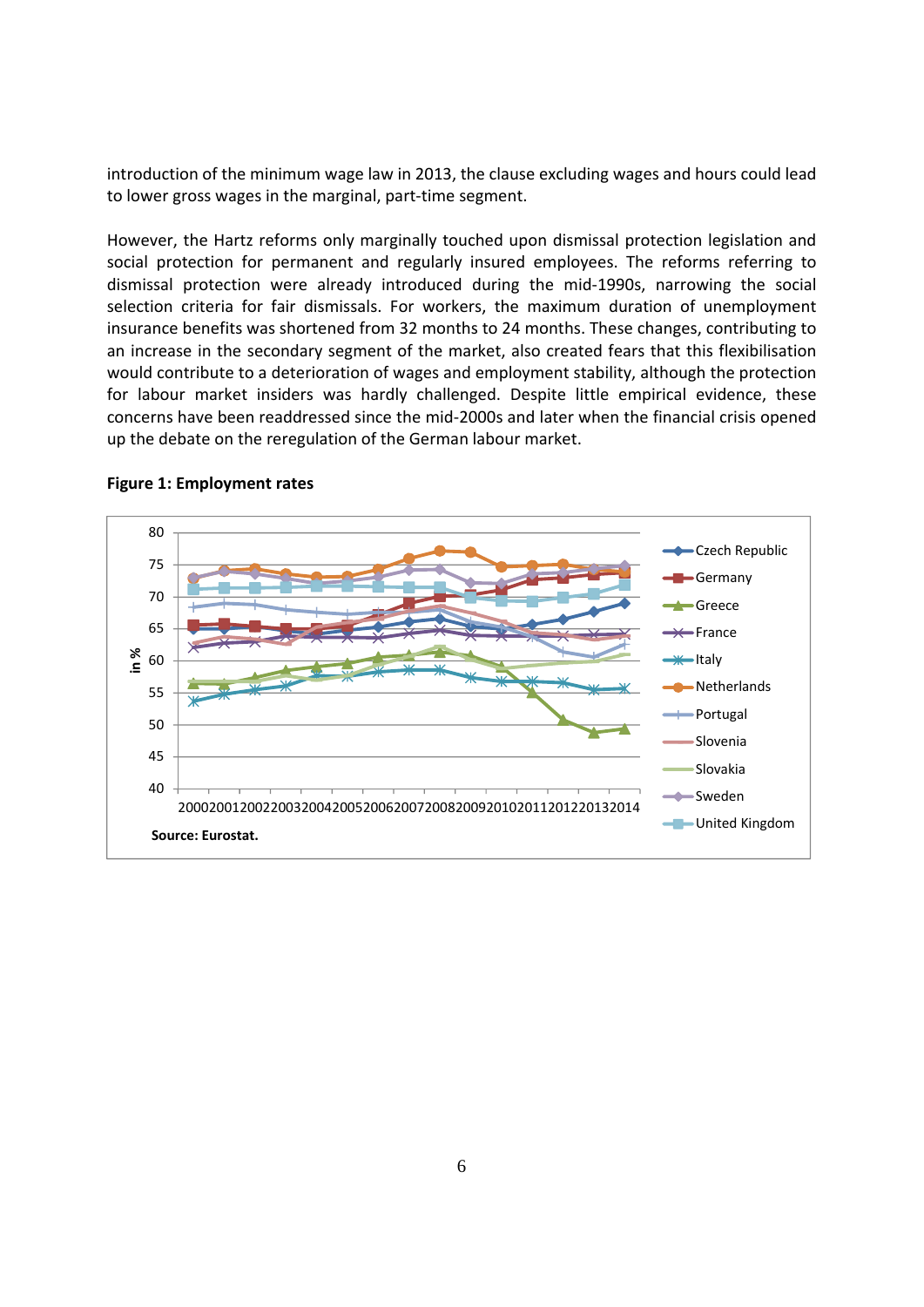**Figure 2: Unemployment rates** 



#### **3. Germany during the crisis**

Germany was one of the few countries with declining unemployment and increasing employment during and after the 2008‐9 global recession, as figures 1 and 2 show. By now, it is most well‐ known for its short-time work arrangement, which contributed to the remarkable stability of manufacturing employment during the crisis, which had not been completely predictable by earlier experiences.

In Germany, short‐time work has been an established policy instrument for decades, so it was well-known to employers, who had already used it in the past. During the crisis, specific policy action was important, in particular the extension of the maximum duration of short-time work allowance from 6 to 24 months and an increase in the maximum support available to employers. In contrast to the situation up to autumn 2008, employers were entitled to full compensation of social security contributions for hours not worked, starting from the sixth month of short‐time work, and from the beginning if training was provided. However, in contrast to the widely shared view, policy reforms regarding short‐time work were only one element of internal adjustment. Most of the flexible adjustment via working time reduction occurred at the company level, in particular in the case of reduced overtime work and by using surpluses on working time accounts that had grown for German exporters during the good years before the crisis. This could be done without institutional or policy changes.

All in all, many observers found the smooth development of employment figures in German manufacturing to be quite unexpected. Only a change in employers' behaviour can explain this. German manufacturing employers acted very cautiously during the 2008‐9 crisis. Past experience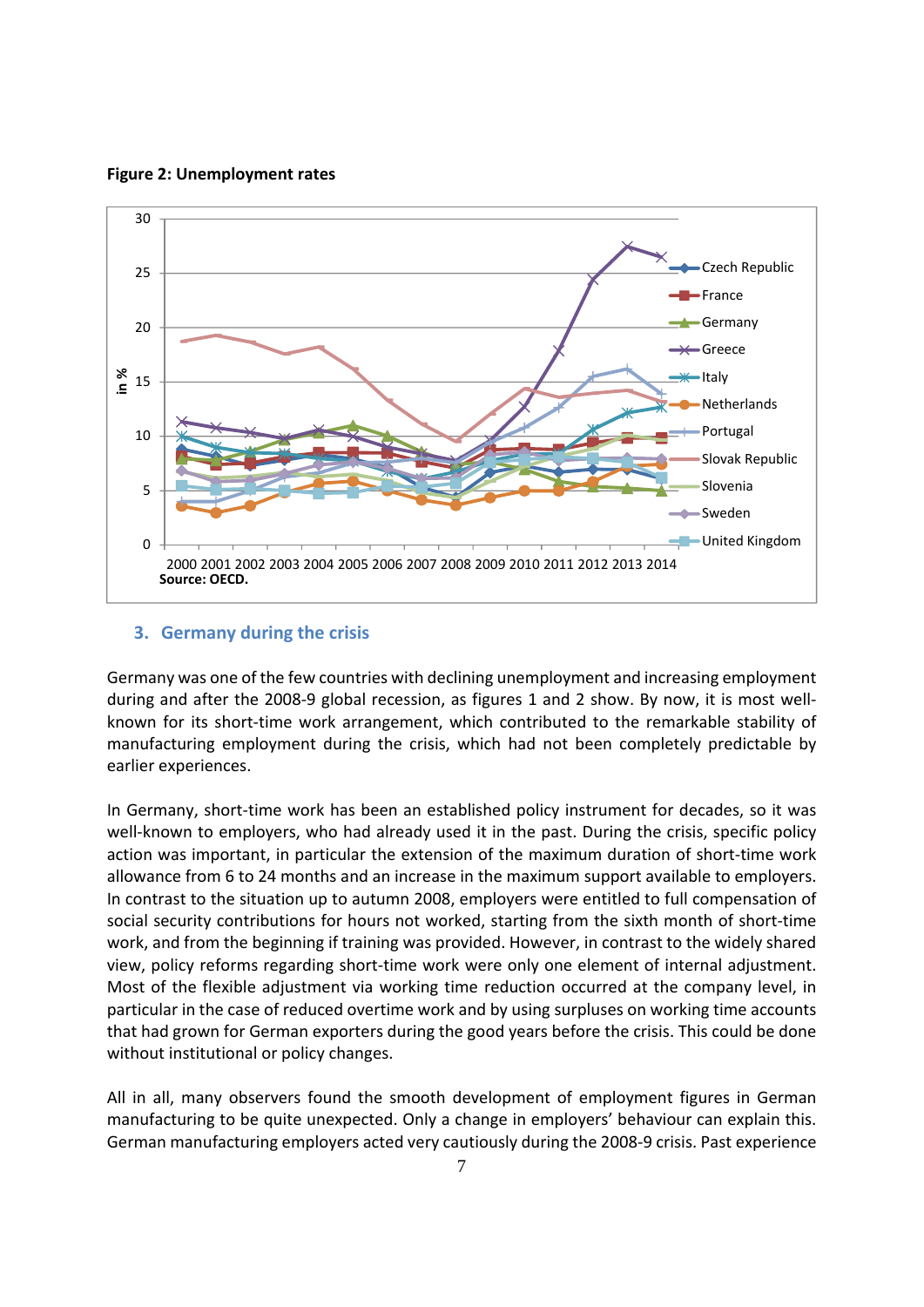had taught them that dismissing skilled workers during a temporary downturn can lead to severe skill shortages when demand recovers. This is particularly true in situations of imminent demographic change, which results in smaller cohorts of young workers entering the labour market. In fact, there is evidence that those sectors, in which firms had experienced difficulties in recruiting before the crisis, were the most affected by the crisis, and employers were, therefore, very reluctant to dismiss workers at short notice (Möller 2010). Furthermore, as routine manual tasks had been allocated to temporary agency workers, manufacturing employers could terminate a substantial part of these contracts on short notice as well as not renew some fixed‐ term jobs (Hohendanner 2010). Hence, the secondary segment of manufacturing workers, on fixed-term and agency work contracts, had to bear a major part of the external adjustment during the crisis – but with the subsequent recovery, employment in agency work picked up again quickly, as shown in table 1. Later on, but earlier than expected by many and stimulated by external demand from outside Europe, regular employment in manufacturing picked up again. Reducing the depth of the value chain in core businesses, while focusing on the most innovative parts, more outsourcing and a longer supply chain, both national and global, can explain this, together with the increased flexibility of employment relations both within the core labour force and the marginal segment. One can argue that the 2008‐9 economic crisis led to a dual pattern of adjustment in the German case, with both internal and external flexibility. The general pattern of labour market segmentation in Germany was mirrored during the response to the crisis, as the marginal labour force took a major part of the burden, thus easing pressure on the core workforce, which was also protected by channels of internal adjustment (Hassel 2014; Eichhorst/Tobsch 2013).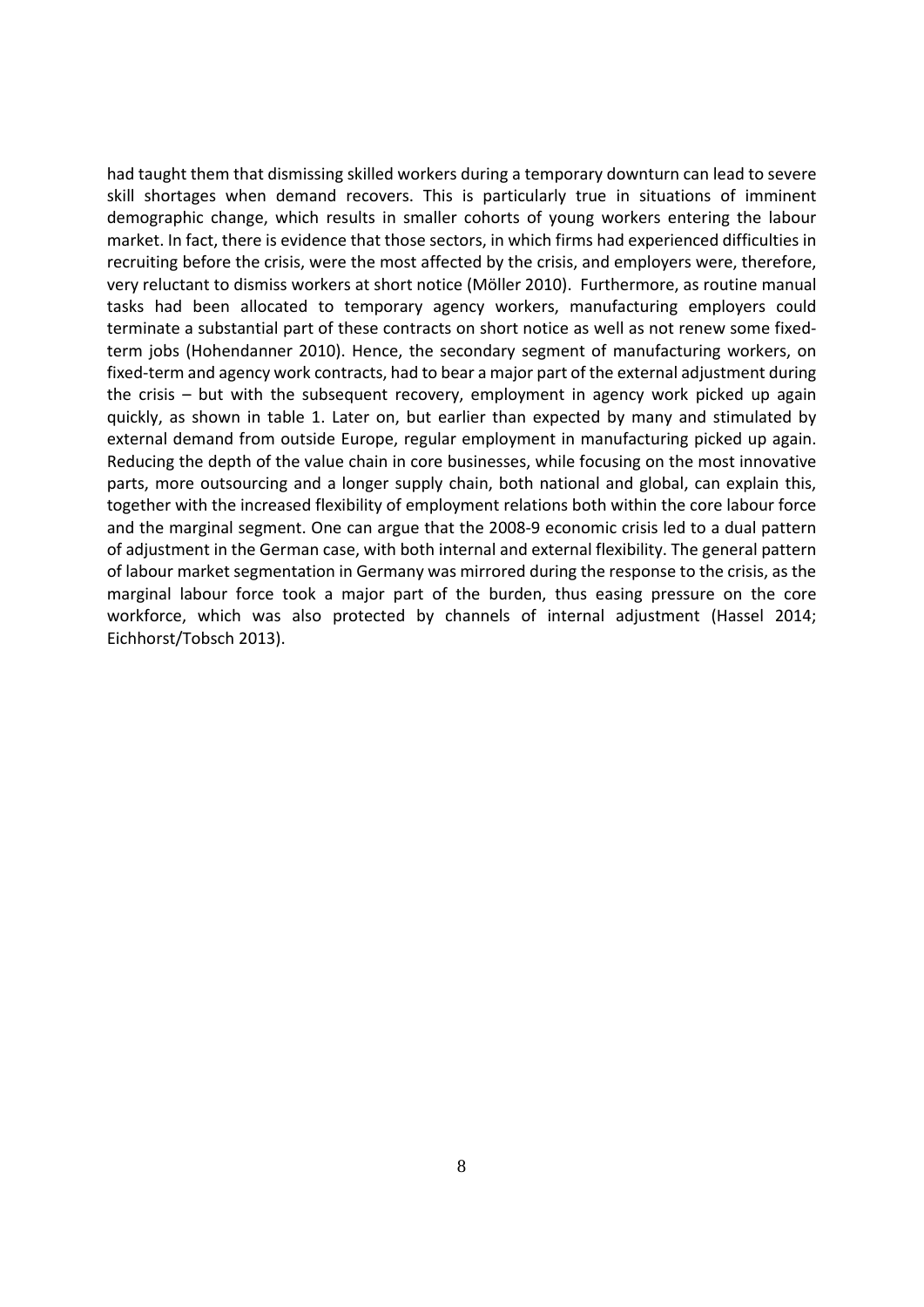

**Figure 3: Short‐time workers in Germany, 2005‐2015** 

Source: Federal Employment Agency.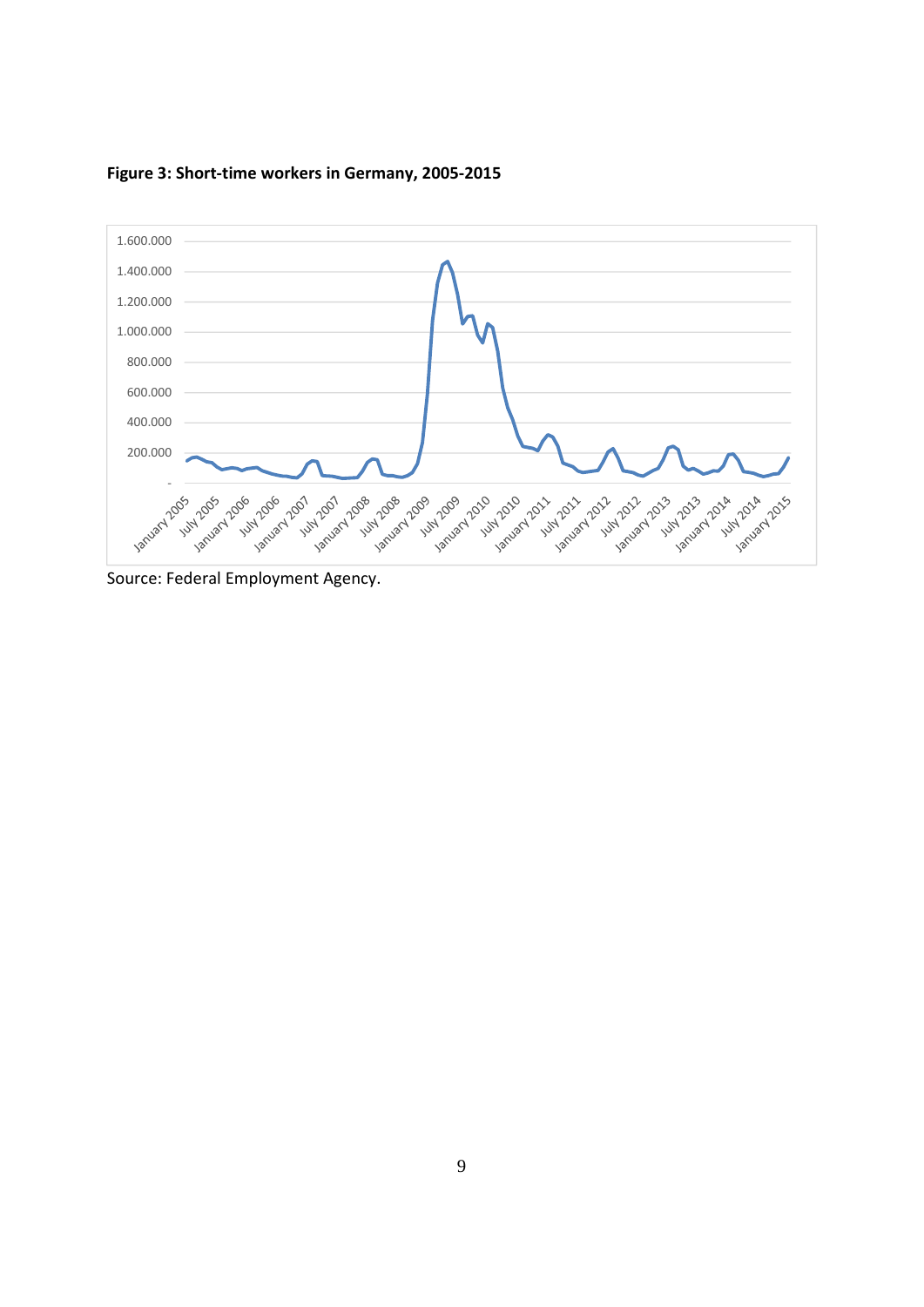|                                                       | 2007   | 2008   | 2009   | 2010   | 2011   | 2012             | 2013   | 2014   | 2015<br>(forecast) |
|-------------------------------------------------------|--------|--------|--------|--------|--------|------------------|--------|--------|--------------------|
| Real GDP, %                                           | $+3.3$ | $+1.1$ | $-5.6$ | $+4.1$ | $+3.6$ | $+0.4$           | $+0.1$ | $+1.5$ | $+1.4$             |
| Productivity<br>change per hour<br>worked, %          | $+1.5$ | $+0.2$ | $-2.6$ | $+2.5$ | $+2.0$ | $+0.6$           | $+0.4$ | $+0.1$ | $+0.5$             |
| Hours worked,<br>%                                    | $+1.7$ | $+0.9$ | $-3.1$ | $+1.6$ | $+1.6$ | $-0.3$<br>$-0.3$ |        | $+1.4$ | $+0.9$             |
| Total<br>employment, %                                | $+1.7$ | $+1.3$ | $+0.1$ | $+0.3$ | $+1.3$ | $+1.1$           | $+0.6$ | $+0.8$ | $+0.6$             |
| Total<br>employment,<br>1,000                         | 40.325 | 40.856 | 40.892 | 41.020 | 41.570 | 42.033           | 42.281 | 42.622 | 42.887             |
| Employees<br>covered by<br>social insurance,<br>1,000 | 27.134 | 27.747 | 27.729 | 28.008 | 28.687 | 29.341           | 29.713 | 30.184 | 30.614             |
| Employees<br>covered by<br>social insurance,<br>%     | $+2.3$ | $+2.3$ | $-0.1$ | $+1.0$ | $+2.4$ | $+2.3$           | $+1.3$ | $+1.6$ | $+1.4$             |
| Unemployment,<br>1,000                                | 3.761  | 3.259  | 3.415  | 3.239  | 2.976  | 2.897            | 2.950  | 2.904  | 2.881              |
| Unemployment<br>rate, %                               | 9.0    | 7.8    | 8.2    | 7.7    | 7.1    | 6.8              | 6.9    | 6.7    | 6.6                |
| Temporary<br>agency workers<br>in 1,000               | 715    | 761    | 625    | 776    | 882    | 878              | 839    | n.a.   | n.a.               |
| Short-time<br>workers, 1,000                          | 68     | 101    | 1.144  | 503    | 148    | 111              | 124    | 102    | 107                |

### **Table 1: Crisis adjustment in Germany, 2007‐2015**

Source: Federal Statistical Office, Federal Employment Agency, Fuchs et al. 2015.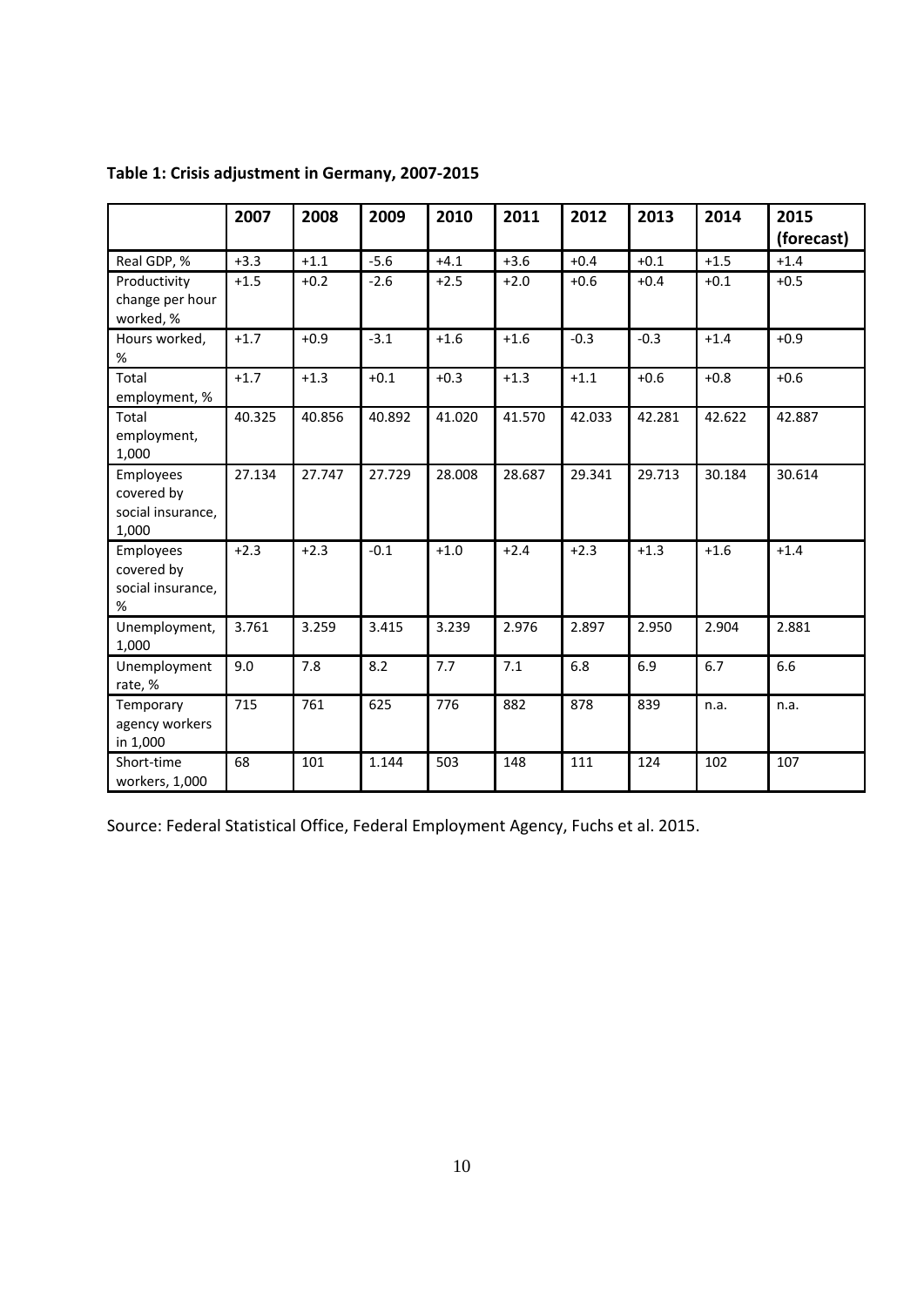#### **4. Welfare reforms since 2010: Rather reregulation than austerity policies**

In contrast to virtually all other countries, Germany did not adopt severe austerity policies after 2010. Given the robust and improving labour market situation, with the additional revenues collected by the state, a moderate expansion of welfare benefits was implemented, and the last few years have seen a partial reregulation of the labour market. These reforms can be classified as welfare protectionism, in contrast to the welfare adjustment phase in the early 2000s. While reregulatory policies mainly focus on non‐standard forms of work and low pay, they indirectly aim at stabilizing the standard employment relationship.

#### **4.1 Reregulation of temporary work**

As with fixed-term employment, temporary agency work has also been liberalized progressively over the last few decades, with the most important deregulatory step being taken in 2003. Since then, virtually all restrictions regarding agency work have been lifted, such as the maximum duration of assignments, the ban on synchronicity between employment contract and individual assignments or the ban on rehiring. At the same time, equal pay and equal treatment were laid down by law as a general principle governing the temporary agency work sector. However, deviations were allowed for initial periods of employment after phases of unemployment and, most importantly, by way of collective agreements. This led to a virtually full coverage of the agency sector by collective agreements – however, the wages set were significantly below those of major user sectors such as the metalworking sector (see Baumgarten et al. 2012; Jahn 2010; Jahn/Pozzoli 2013).

While the original intention of promoting temporary work agencies was to strengthen placement capacities for the unemployed, the labour market reforms actually implemented in Germany led to the creation of a peculiar wage gap between direct employeesin manufacturing and temporary agency workers performing similar tasks, as wage scales differ and assignments can be made for an indeterminate period of time. This has led to competition between directly employed staff and agency workers, in particular in the low and medium‐skilled segment of manufacturing. Where trade unions and works councils were strong, they could achieve agreements with employers on a step-by-step closure of the wage gap, by way of earnings supplements and on a better transition from a temporary agency work contract to a direct employment relationship with the user company (Spermann 2013). As these changes cannot be established on a general basis throughout the German labour market, due to the weakness of trade unions in some sectors, the current government has announced a reregulation of temporary agency work by law in the near future. This would mean the reintroduction of a maximum assignment period of 18 months and equal pay after nine months of service with a user company. Agency work would then be more restricted again, compared to the situation in the recent past.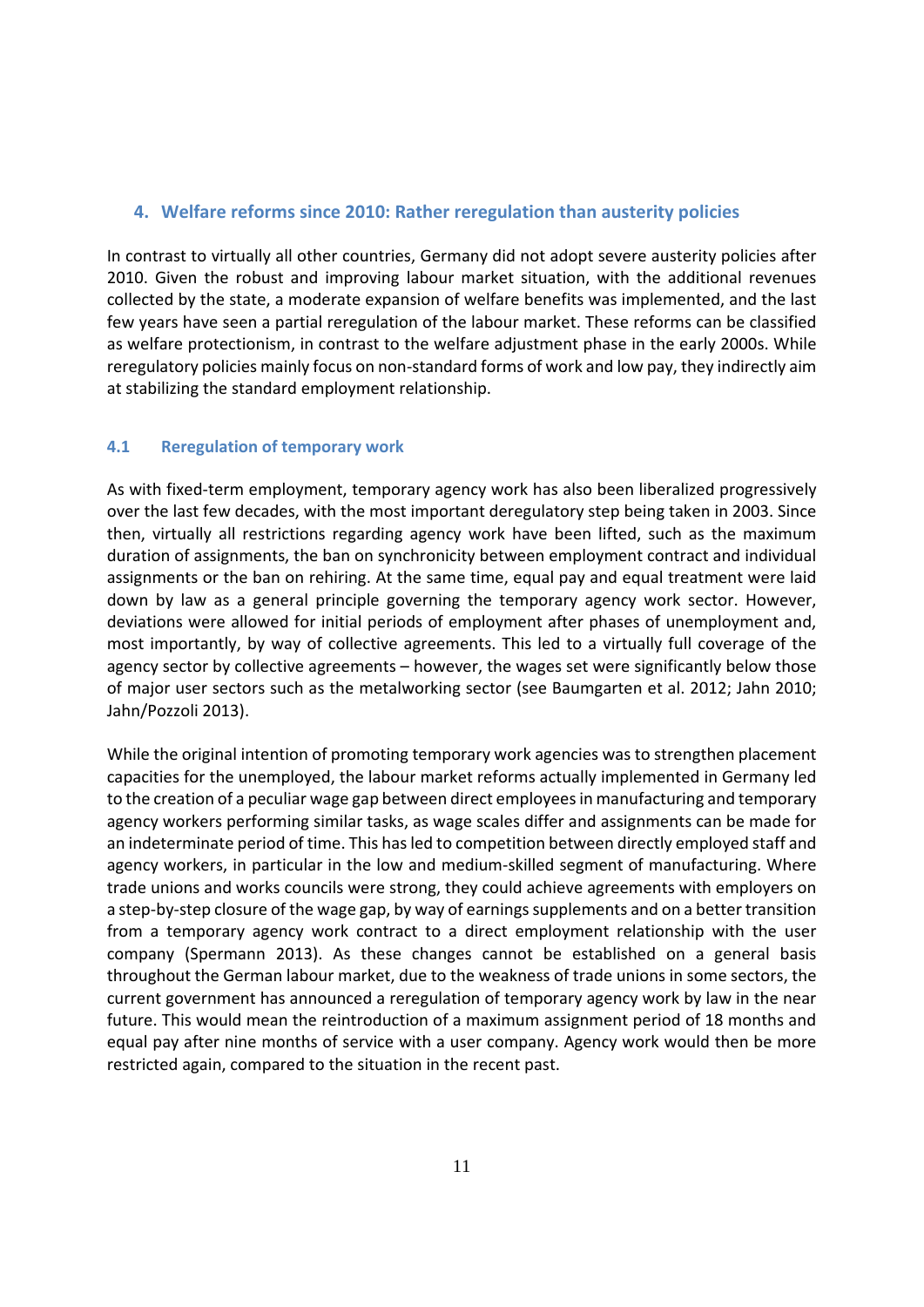#### **4.2 Introduction of the minimum wage**

By the beginning of 2015, Germany had introduced a statutory minimum wage of €8.50 gross per hour, about 50 percent of the median wage, which is in the medium range of EU Member States' minimum wages (see figure 4). The introduction of a general minimum wage is certainly the most important labour market reform of the current decade so far. It is remarkable that Germany now has a minimum wage that basically covers all workers and that it was introduced without much political struggle with the current government, as it was backed by all major parties and the trade unions as well as a large share of the electorate. The introduction of a minimum wage in Germany can only be understood when taking into account the prior history of collective bargaining and low pay sector expansion.



#### **Figure 4: Minimum wage in percent of median wage of full‐time workers, 2013**

Source: OECD online database, estimated value for Germany.

For many decades, trade unions in Germany were not interested in having a statutory minimum wage, as collective bargaining coverage was high enough to regulate wages in major parts of the labour market. Over the last 20 years or so, this has changed: first, with lower and declining bargaining coverage rates in East Germany and second, with a general problem in establishing wage agreements in major private service sectors (see figure 5). With the move towards a more flexible labour market in the early 2000s, this led to a massive increase in wage dispersion and low pay employment shares. Collective bargaining was not able to reverse this trend, as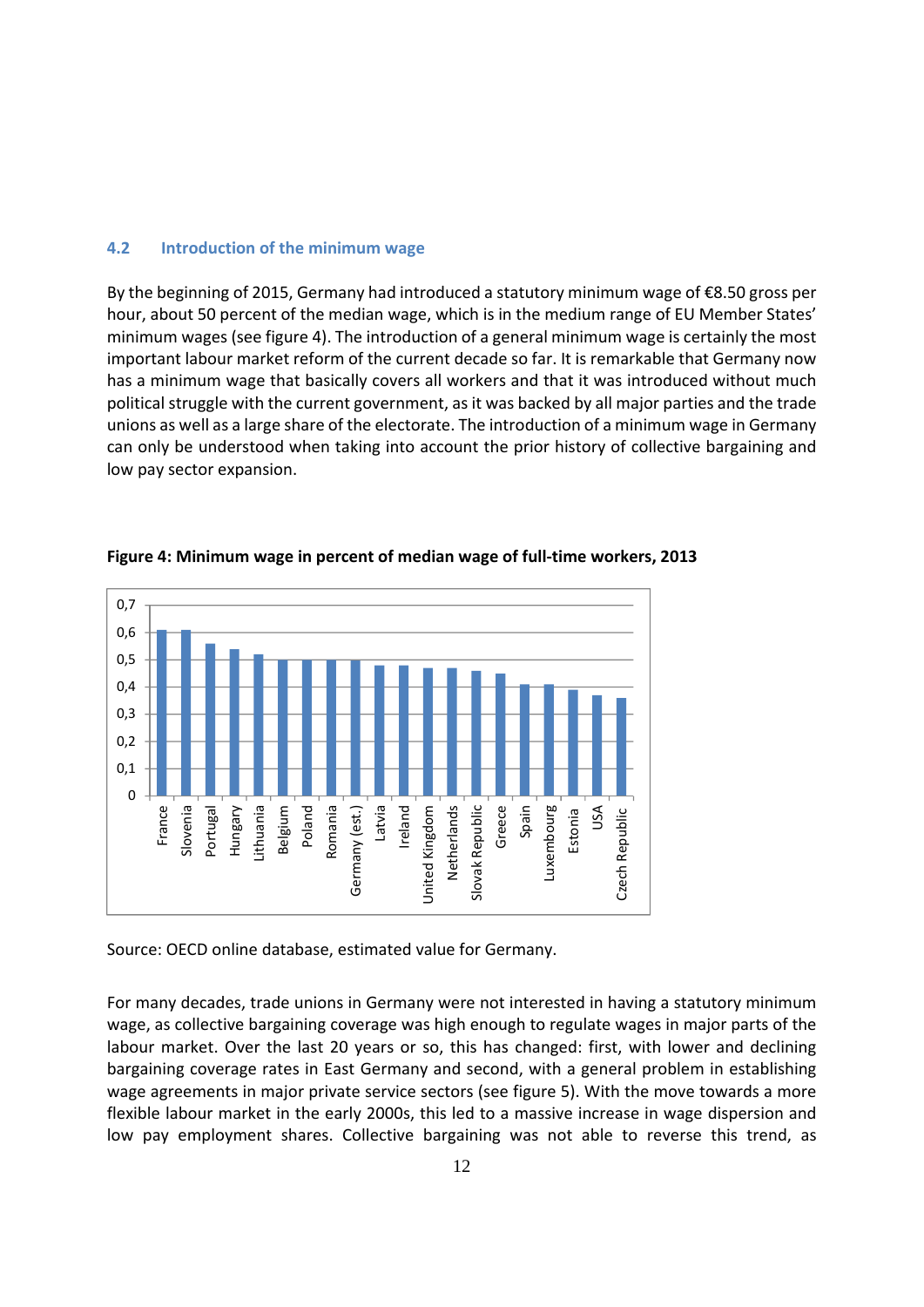bargaining structures were either nonexistent or too weak in many of the crucial segments of the labour market. This led to growing public attention to low pay and to a reversal of the position of major trade unions, in particular those representing service sector occupations. As a consequence, they started campaigning for a statutory minimum wage, an initiative supported by the Social Democrats. Even before the adoption of the national minimum wage, more and more collectively agreed minimum wages (where they could be set) were extended, in order to cover non‐organised employers and employees.



**Figure 5: Collective bargaining coverage, in percent of all workers** 

Source: Hans Boeckler Foundation Tarifarchiv.

Regarding the statutory minimum wage, there are a few exemptions, in particular interns, young people below the age of 18, apprentices and the long‐term unemployed for a maximum of six months after taking up a job. Furthermore, transitory exemption clauses exist for seasonal workers and for those sectors where there are binding collectively agreed minimum wages below €8.50; they only have to apply the statutory minimum wage of €8.50 by 2017. While the initial minimum wage level was set politically, and basically reflects the position of the trade unions, in the future, a bipartite commission of employer associations and trade unions will negotiate the adaptation of the minimum wage, taking into account the development of collectively agreed wages and the situation in the labour market. Academic experts will be consulted.

The minimum wage will certainly change the rules of the game in some segments of the German labour market. Occupations, regions and employment types dominated by low wages will be strongly affected. This holds true in particular for activities such as hairdressing, taxi driving,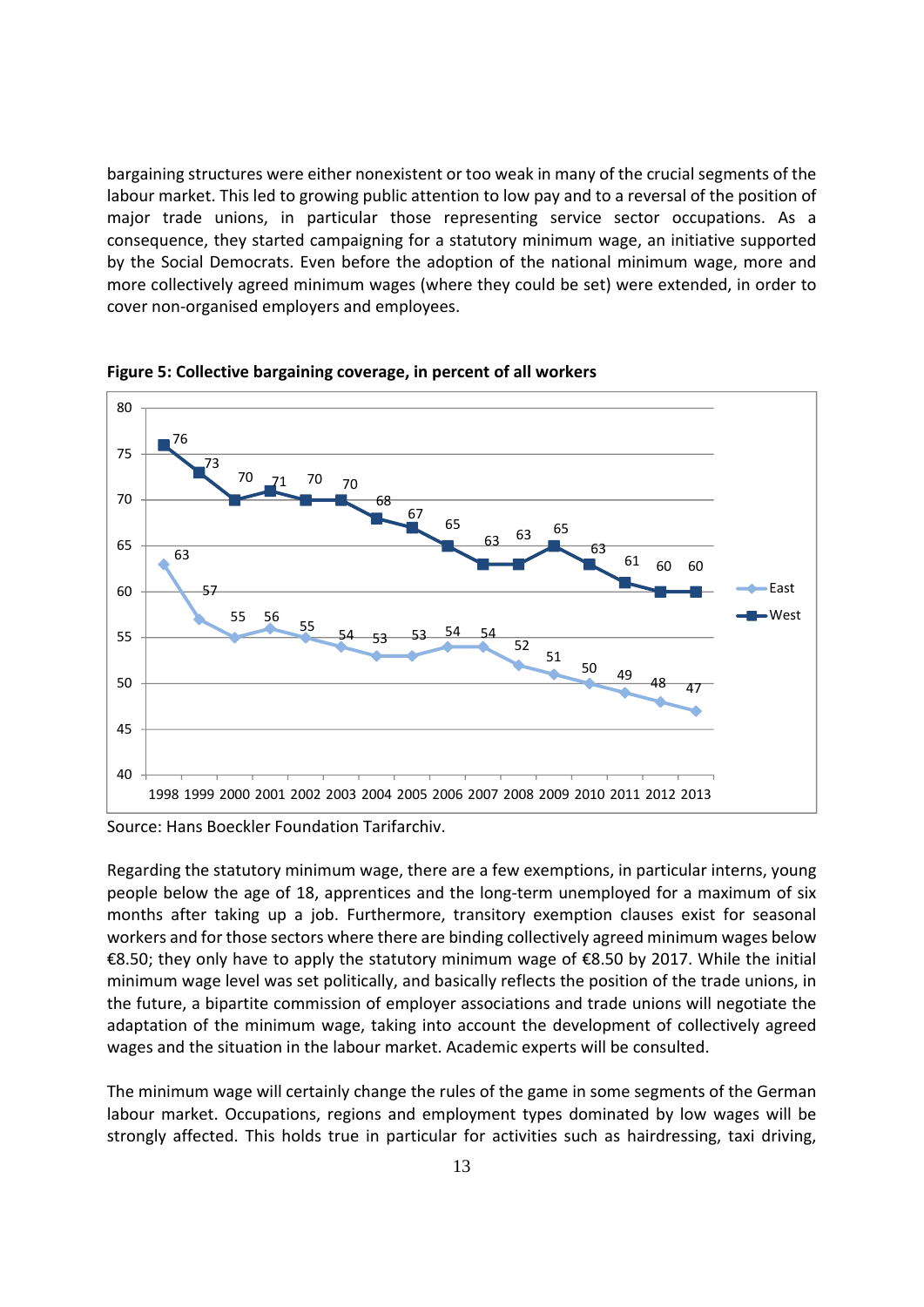waiters, for smaller establishments, for East Germany and for marginal, part-time work (Arni et al. 2014). Although it is still too early to have gathered any evidence on the effects of a minimum wage, we can expect a mixture of employment restructuring, maybe some job losses, with price increases and a certain tendency to circumvent the minimum wage, e.g. by informal unpaid overtime or by moving to freelance or self‐employment. In a more general perspective, the minimum wage will certainly reverse some of the wage dispersion trends observed in Germany over the last ten years or so, in particular in service occupations relying on mini‐jobs.

| Employees<br>(ordered by share level) | Share of<br>concerned | Average required wage<br>increase to match minimum |  |  |  |  |
|---------------------------------------|-----------------------|----------------------------------------------------|--|--|--|--|
|                                       | employees             | wage                                               |  |  |  |  |
| In marginal employment                | 58                    | 43                                                 |  |  |  |  |
| Aged up to 24 years                   | 37                    | 45                                                 |  |  |  |  |
| In firms with 4 employees or less     | 35                    | 44                                                 |  |  |  |  |
| With few or no qualifications         | 35                    | 41                                                 |  |  |  |  |
| In East Germany (and Berlin)          | 23                    | 39                                                 |  |  |  |  |
|                                       |                       |                                                    |  |  |  |  |
| In firms with 2000 employees or more  | 8                     | 33                                                 |  |  |  |  |
| In full-time employment               | 8                     | 27                                                 |  |  |  |  |
| In financial services                 | 4                     | 31                                                 |  |  |  |  |
| With high qualifications              | 3                     | 39                                                 |  |  |  |  |

|  |  |  | Table 2: Low pay below the minimum wage in Germany |
|--|--|--|----------------------------------------------------|
|--|--|--|----------------------------------------------------|

Source: Brenke 2014.

#### **4.3 Activation, income maintenance and long‐term unemployment**

Changes to the labour market and social policies were at the heart of the government's agenda in 2003. The Hartz reforms I‐IV changed not only the institutional structure of the Federal Labour Agency and the interplay between local level poverty relief and national unemployment insurance, but also the general policy approach towards mobilizing the long-term unemployed. While in the past, skilled workers were largely protected from the expectation to retrain and were rather encouraged to keep their primary skills in a particular trade during spells of unemployment,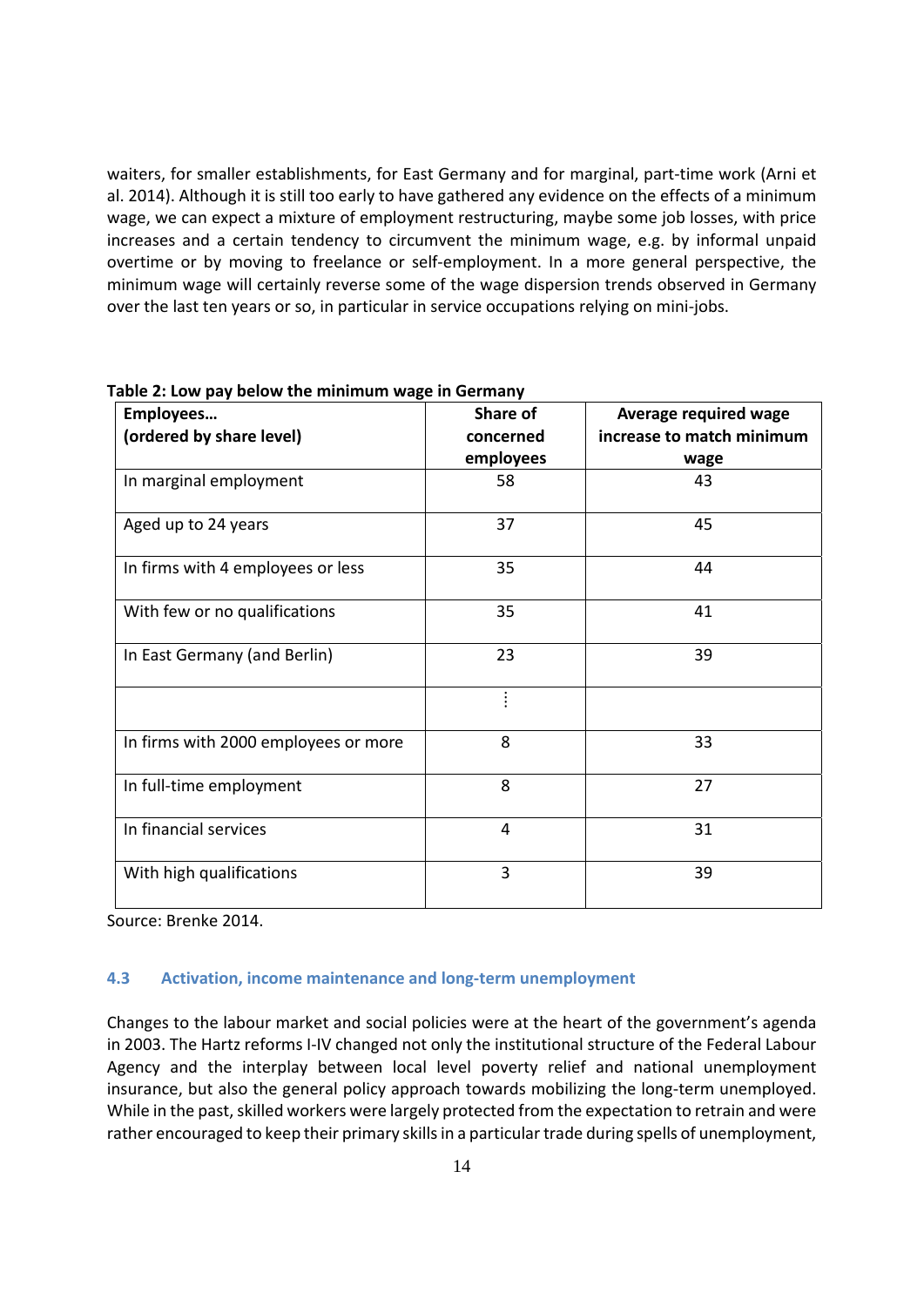the emphasis shifted to retraining and getting back to work more quickly if they were about to become long‐term unemployed after one year (Hassel and Schiller, 2010). In particular, the focus was on the activation of the (long-term) unemployed through a cut in benefits for long-term recipients of unemployment assistance, mainly relevant in East Germany, and an increase of activation efforts towards job searches, also in less attractive segments of the labour market. The reform of the unemployment insurance system involved a cut in benefits for the long-term unemployed who moved to social assistance levels after a period of 12 to 18 months of unemployment. This had a psychological effect on those at the risk of being transferred to social assistance. At the same time, a kind of negative income tax was introduced by enabling workers with low-paying, part-time jobs to draw benefits to make ends meet. These reforms were highly contentious at the time they were introduced yet, despite some political pressure from the left, they have not been reversed. Amendments addressed many details, however, affecting both welfare benefits and activation measures.

One of the most debated issues concerns the generosity of the minimum income support scheme in Germany, both for adults and children. The method for setting the benefit level was challenged politically and legally, resulting in a judgment of the Federal Constitutional Court in 2010. This led to a refinement of the calculation, as laid down in formal legislation, but not to a general change of the system. There has neither been a major retrenchment nor an increase in benefit generosity. For adults, minimum income support is determined based on the consumption patterns of low‐ income earners, allowing for some arbitrary adjustment. For children living in needy households, the new rules resulted in a slight increase in benefit levels. In addition to cash benefits to cover the cost of living, the German minimum income support scheme covers appropriate housing and heating as well as specific needs and support for school children. The evolution of the level of minimum income support in Germany is related to the development of net earnings and consumer prices, so that welfare benefits can keep pace with them.

What has changed over time is the number of benefit recipients, both under the unemployment insurance and the minimum income support scheme.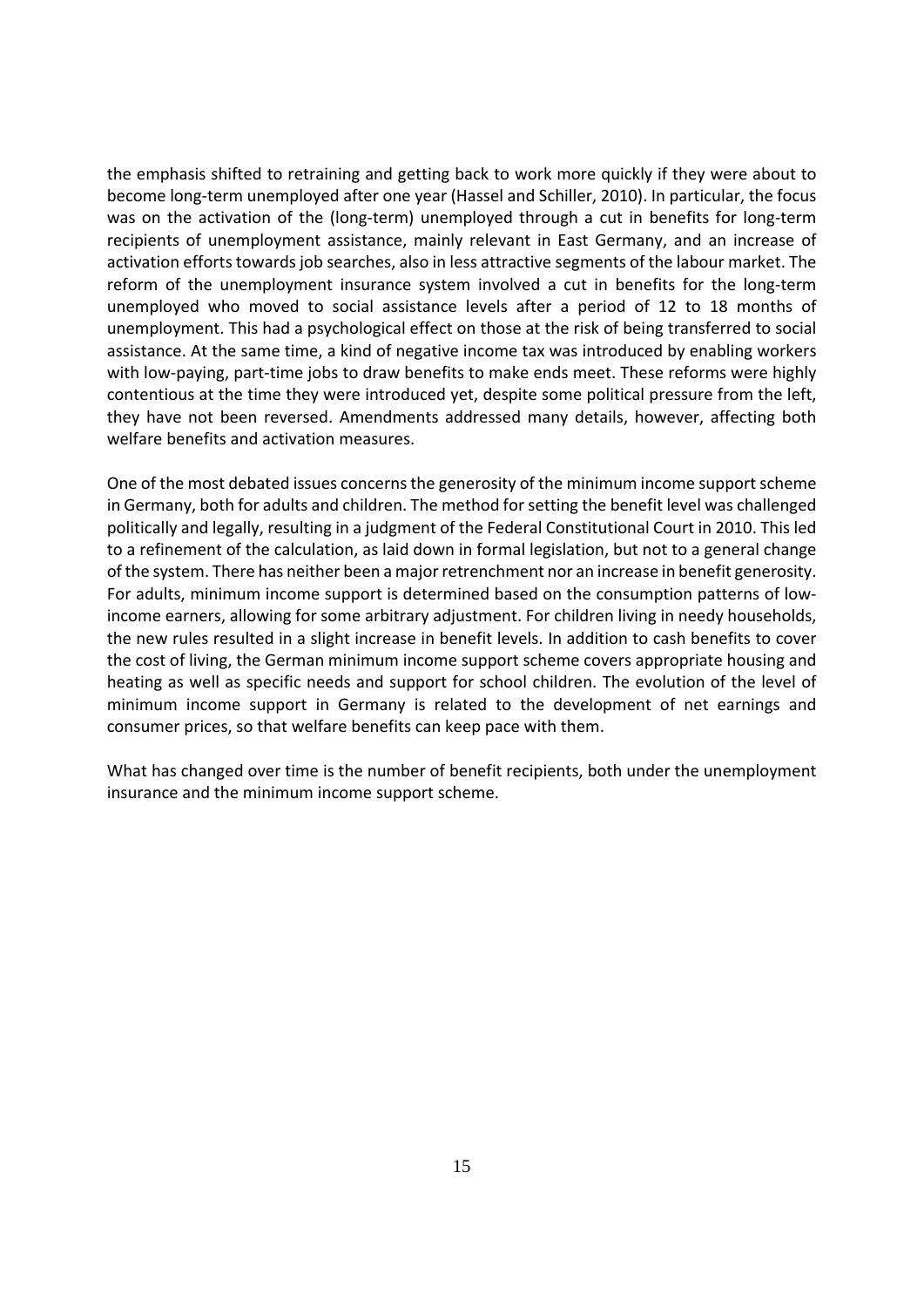

**Figure 6: Unemployment and long‐term unemployment** 

**Figure 7: Expenditure on ALMPs as a percent of GDP**

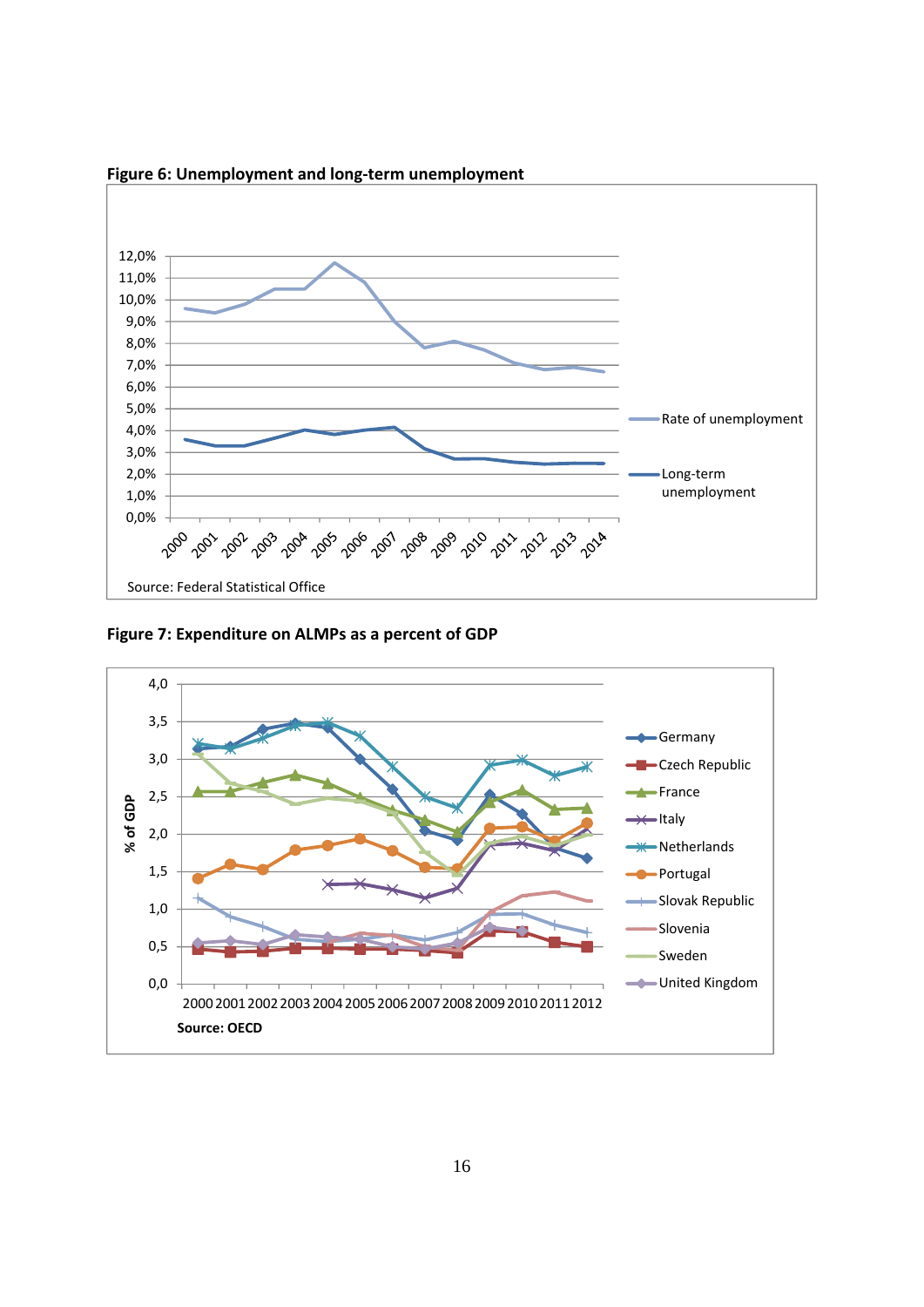

#### **Figure 8: Expenditure on passive labour market policies as a percent of GDP**

Some issues remain: one is the relatively large group of people combining income from work with receipt of social assistance. About 1.3 million have some income from work, but do not leave the benefit system. While, at first glance, this suggests a large number of working poor, the actual situation is not unambiguous, as the majority of those 'working unemployed' work part‐time, so that their income from work is under no circumstances sufficient to raise them above the breadline. Here, the main issue is that some people only have very weak incentives to move from part‐time work, or marginal part‐time work, to longer working time, in particular full‐time work.

The most important reason for that is that the policy is based on an earnings disregard clause that allows minimum income support beneficiaries to earn a limited amount before benefits are withdrawn; hence, increases in earnings would result in a progressive loss of benefits without any improvement in net income. The second concern is the lack of child care support and other services for those taking care of children, in particular single parents, who rely on minimum income support to a very large extent. Of course, there are also full-time workers receiving additional benefits, in particular if they have large families. Data show, however, that their hourly wages are not particularly low.

The second major issue is the persistent problem of unemployment. The improvement of the labour market situation in Germany since mid-2005, even during and after the 2008-9 crisis, has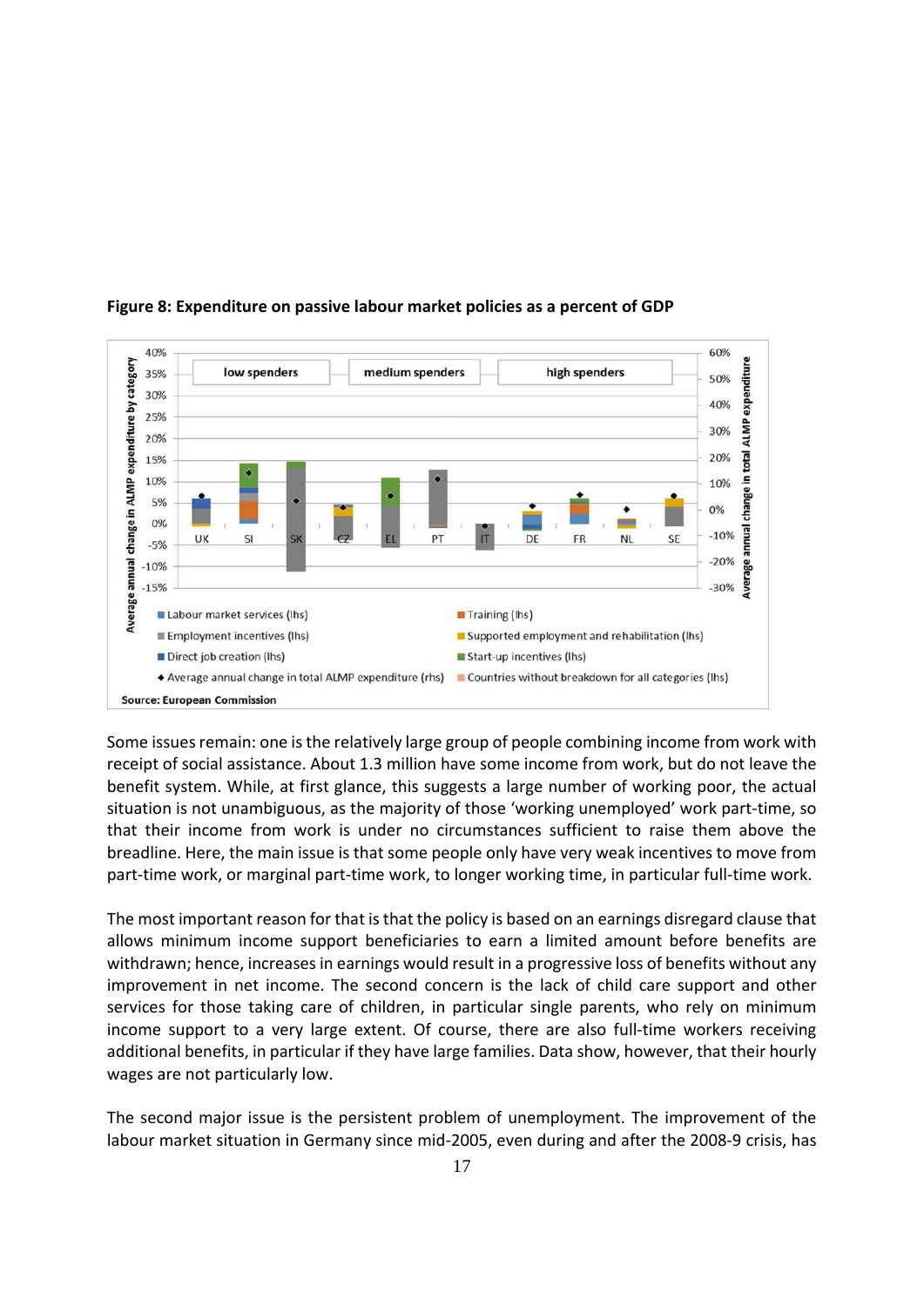helped reduce unemployment, including long-term unemployment, as figure 6 shows. However, the most disadvantaged have not benefited that much from the stronger demand for labour. This is the most difficult task: to integrate the remaining long-term unemployed into gainful employment, as they lack the relevant skills and work experience, have health problems or other obstacles to employment. It would require tailor‐made services addressing the specific needs of the target group, and, formally, the German legislation on active labour market policies for the long-term unemployed allows for a very flexible use of different instruments, including training, hiring incentives for employers, job search assistance, personalized assistance and work experience programmes. Yet, there seem to be significant issues with the implementation of such policies (Spermann 2014). A reform in 2011 has simplified and reduced the number of instruments, allowing for a more flexible use in local offices of the public employment service, but this reform also resulted in a reduced available budget for those most dependent on support (see figures 7 and 8), affecting, in particular, public employment schemes and start‐up support (Gesetz zur Verbesserung der Eingliederungschancen am Arbeitsmarkt).

Currently, a new initiative to combat long‐term unemployment is under debate, including employer subsidies, an integration pathway via part-time work and personal assistance to the long-term unemployed. There has also been a debate about limiting the use of negative sanctions. Negative sanctions are only one element among others, and they are certainly not the best way to address the most vulnerable groups.

#### **4.4 Vocational training**

The Vocational Training (VET) system 'appears to be undergoing a period of subtle but significant change' (Thelen and Busemeyer, 2012, 89). Vocational training is still the dominant form of training after secondary education, with more than 50 percent taking up some form of apprenticeship. It is a highly structured approach towards training, in which firms employ apprentices and train them on the job; they also attend school for part of the time. The licensing of training, the content and the examination of apprentices are organized and supervised by the local chamber of commerce. German‐style vocational training has always been seen as a highly successful way of training young school leavers below the level of tertiary education. It has consistently produced low levels of youth unemployment and high levels of specialized training.

During the 1990s and 2000s, three main developments have created pressure within the vocational training system (Thelen and Busemeyer, 2012, 76‐78): first, the share of firms that engage in vocational training declined from 35 to 25 percent, which reflected the downswing of the business between the mid‐1990s and the mid‐2000s. Second―and related to the decline of firm participation—the demand for training by school leavers could not be met. Young school leavers at the lower end of school qualifications found it increasingly difficult to find training places. As the German government is committed to providing training up to the age of 18, many of those ended up in a kind of 'transition system' (Baethge et al., 2007) of state‐sponsored training. Third, the attitude of large firms towards the training needs of school leavers has changed. While in the past, firms increased training capacities beyond their business needs in order to meet demand, this form of corporate social responsibility has significantly declined over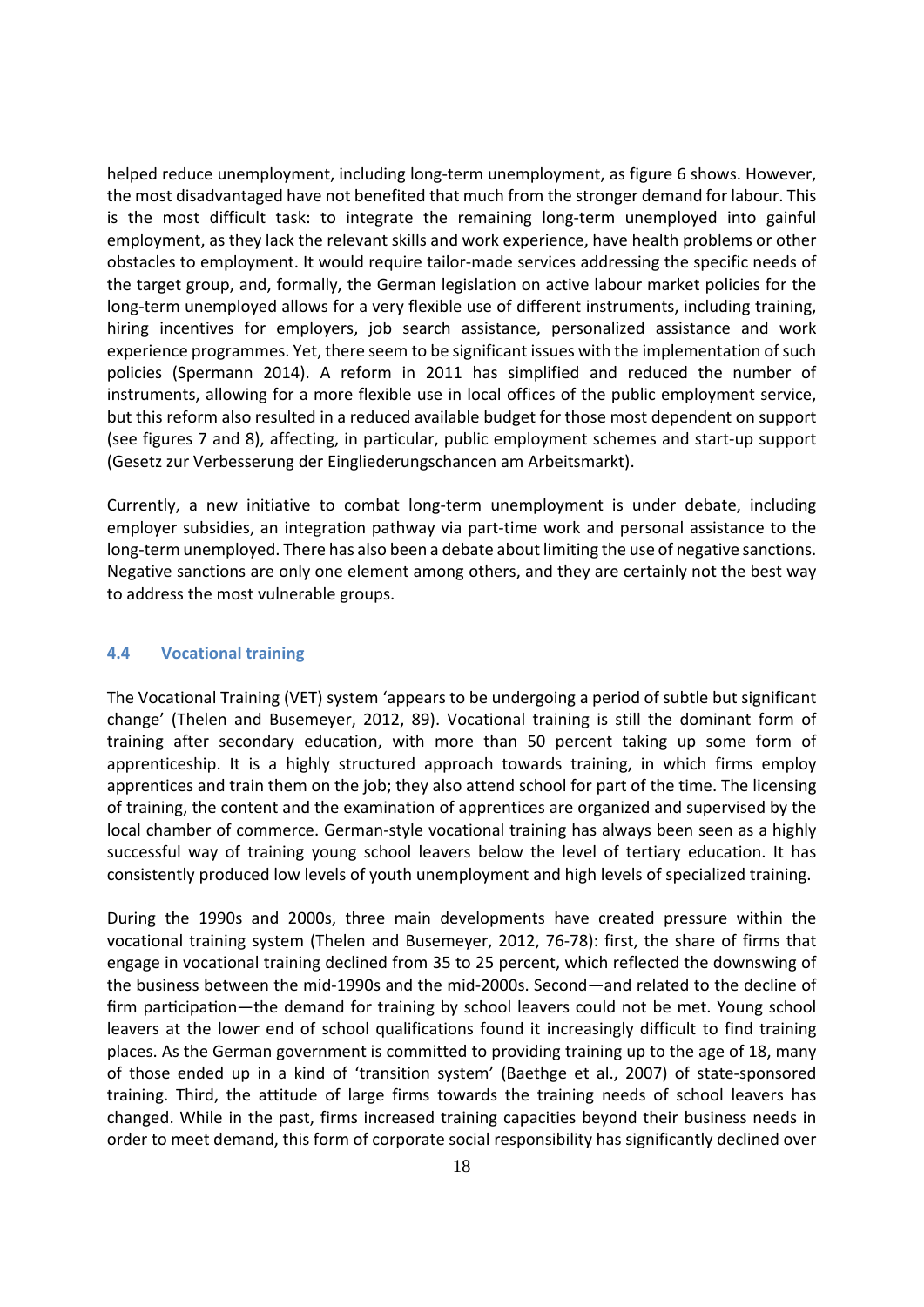the last decade. Firms are more reluctant to train just in order to fill the gap. Outsourcing, restructuring and fierce competitive pressure have introduced a new emphasis on cost-cutting that does not allow for voluntary training.

With regards to policy change, some incremental adjustments were made. In particular, shorter training courses (two‐year apprenticeships) were introduced and some of the content was removed. The government also introduced short training courses for school leavers with low skills. As school leavers increasingly either drop out of low-quality training or cannot meet the expectations of high-quality training, a school-based training regime evolved alongside the firmbased VET system. The content of apprenticeships has also become more modular and flexible. Some of these developments took place in the context of increasing Europeanization in training standards. Even though training is not part of the core EU competencies, the European Qualifications Framework has introduced a credit system which should make VET in Germany more compatible with other countries.

While, on the whole, we can see institutional stability, many training features and content are markedly different today, compared to the beginning of the period. However, given the onsetting, rapid demographic change and rapidly declining numbers of school leavers, there is an expectation among policymakers and firms that the remaining school children will increasingly be pushed towards higher levels of training (Thelen and Busemeyer, 2012).

In 2014, the German vocational training system was repeatedly discussed in policy circles as well as in public debates. Various observers perceive the system to be in a crisis, because both the number of training contracts is decreasing and the number of young people without an apprenticeship is growing. At the same time, employers complain about unsuitable applicants and unoccupied vocational training vacancies. The most recently published Annual Report on Vocational Education by the Federal Government in April 2014 notes a decline in training contracts by 20,000 to 530,000.

The government and social partners responded by forming an "Alliance for Education and Training" (Allianz für Aus‐ und Weiterbildung), consisting of political representatives from the national and state level, trade unions and employers. The Alliance is the successor to the "National Pact for Training and Skilled Manpower Development" (Nationaler Pakt für Ausbildung und Fachkräftenachwuchs). It agreed on various measures to improve the situation in vocational training. One of the objectives is to create additional vocational training positions. Moreover, it introduced a programme called "Assisted Training", which supports weaker candidates in finding an apprenticeship and finishing their training successfully.

Although some problems of the educationalsystem are currently noticeable, the overall diagnosis of a "crisis" should be handled more carefully. In the past, there have been repeated phases in Germany, in which the number of vocational training positions has been decreasing. Moreover, in the vocational training and labour market, imbalances between supply and demand occur on a regular basis. Due to the regional distribution of open positions and the limited geographical mobility of potential applicants, it could be the case that vacant apprenticeships in South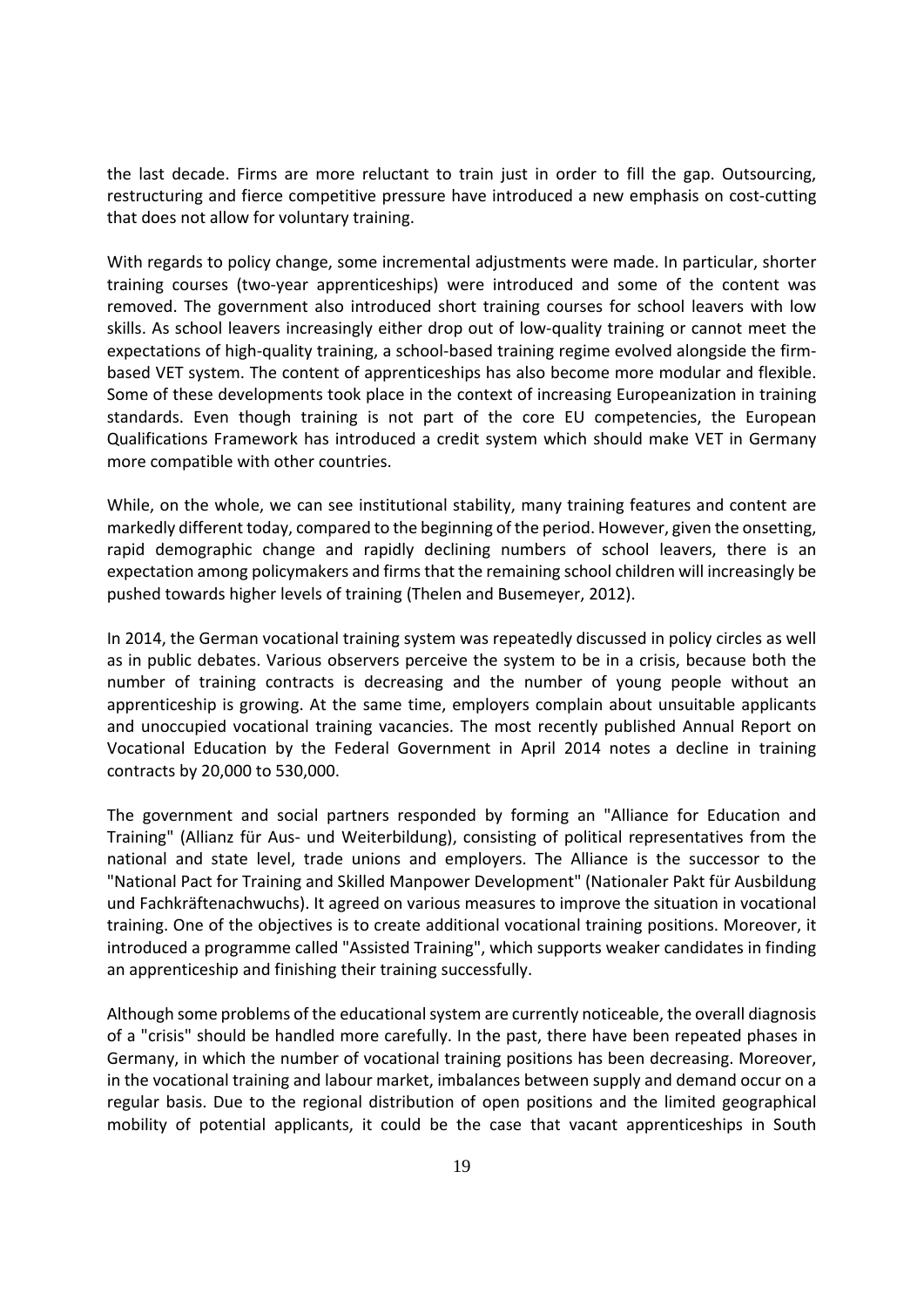Germany confront young people from East Germany, who haven't found training positions. In addition, there are significant differences in the ratio of vacant training positions and applicants between different professions. International comparisons indicate that the German vocational training system generally works well and generates very low youth unemployment. It prevents polarized structures of low‐skilled school and university graduates, as exist in Spain, for example. Vocational training offers a good entry into the labour market and career opportunities in professional curricula, decent working conditions and promising perspectives for permanent employment, ensuring financial security and an acceptable standard of living. Hence, this path of professional qualifications is generally valued among employers and within society.

However, the vocational training system is currently shrinking and losing an increasing share to higher or academic education. More and more school graduates decide against vocational training and for a university degree. This is, on the one hand, problematic because, for example, artisanal professions face increasingly difficult challenges in finding prospective candidates and endanger, at some point, jobs and businesses. On the other hand, industries and large companies primarily employing university graduates welcome, and actually require, increasing levels of academic training in employees. However, since the prerequisites in many occupations for vocational training are constantly increasing, weaker candidates, for which universities are not an option, also have difficulties in finding a vocational training position. The background to these developments is a structural change within the economy towards more complex tasks and higher qualifications.

The problems could be addressed through minor changes and a better connection between the two systems: if more combinations between training and university would be offered and universities would be more available for training graduates, this would improve the attractiveness of the vocational training system. Future trainees would benefit from double degrees, further education, practical experience and improved possibilities of job and career entries. Companies would benefit by filling vacant training positions, qualified trainees and their embedding into the companies. In addition to improving the link between vocational training and higher education, weaker candidates looking for an apprenticeship should be individually counselled and supported, even if this entails financial support from employment agencies. The strengths of young people should be determined and linked to matching vocational training positions. At the same time, it is important that working conditions in occupations with low numbers of applicants and high drop-out rates - as in the hotel industry and the gastronomy - are improved by adjusting wages or working time. Finally, guidance and information on vocational training before and after graduating high school could be improved. Only through realistic information about the requirements at university and vocational training, and the respective professional opportunities, could wrong decisions and the resulting drop‐out rates be reduced. Although existing programmes placing university drop‐outs into apprenticeships are feasible, these initiatives are diversions that cost money and time and should be prevented in the first place.

However, political target setting to increase the number of vocational training positions should be evaluated critically, as they might result in the artificial creation of jobs without a necessary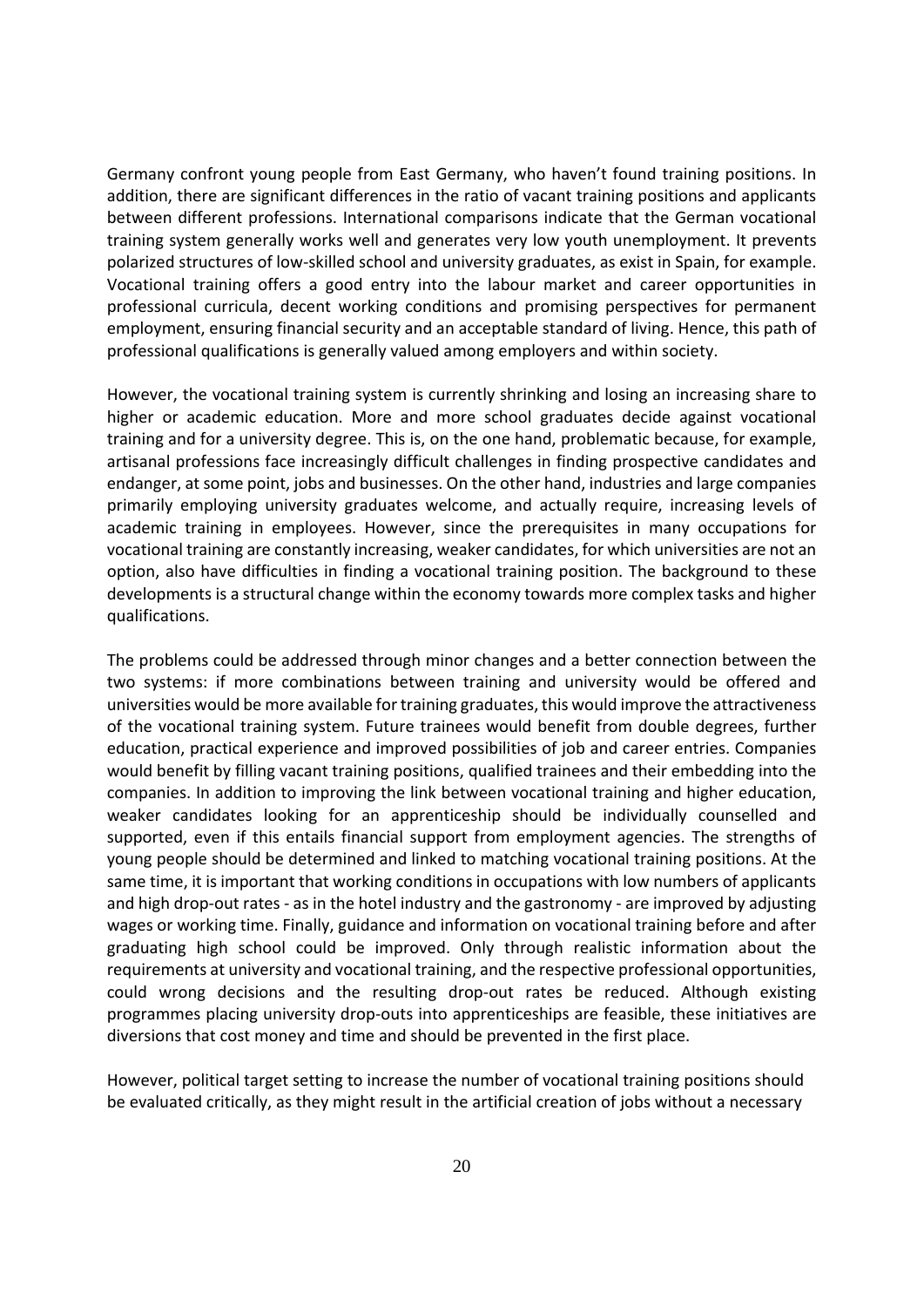long-term perspective. The market of vocational training is rather a market to be controlled by the social partners as well as the apprentices.

Although the German system of vocational training seems to be in a crisis, the extent is still limited. It remains attractive for many businesses to employ apprentices, as these are often motivated and productive, do not cause large costs and potentially stay in the firm in the long term. Through the proposed reforms, this interest could be strengthened. In addition, the focus of young people can be increasingly redirected to vocational training as an education system with benefits. Presumably this will be achieved in particular through mixed forms of vocational training and academia. In addition to a merger of these two systems, permanent shifts in the size and importance of the individual systems would eventually be acceptable as long as, in the final outcome, enough young people are professionally qualified.

#### **4.5 Bringing early retirement back in**

Germany had adopted a long‐standing path towards later retirement since the late 1990s, basically abolishing all options of a generous early exit from the labour market e.g. publicly subsidized old-age, part-time work ('Altersteilzeit') and moving the statutory retirement age stepby‐step to 67. This policy was phased in in 2012 and mainly affects younger and prime‐aged workers. It was primarily seen as a policy to stabilize the public budget, both with respect to the first pillar of pension insurance and to the tax-funded general budget, as well as to avoid the premature loss of skilled labour in a rapidly ageing economy. As regards labour market performance, since the late 1990s, the employment rate of older workers has increased significantly in Germany and much more strongly than in many other European countries, as figure 9 shows.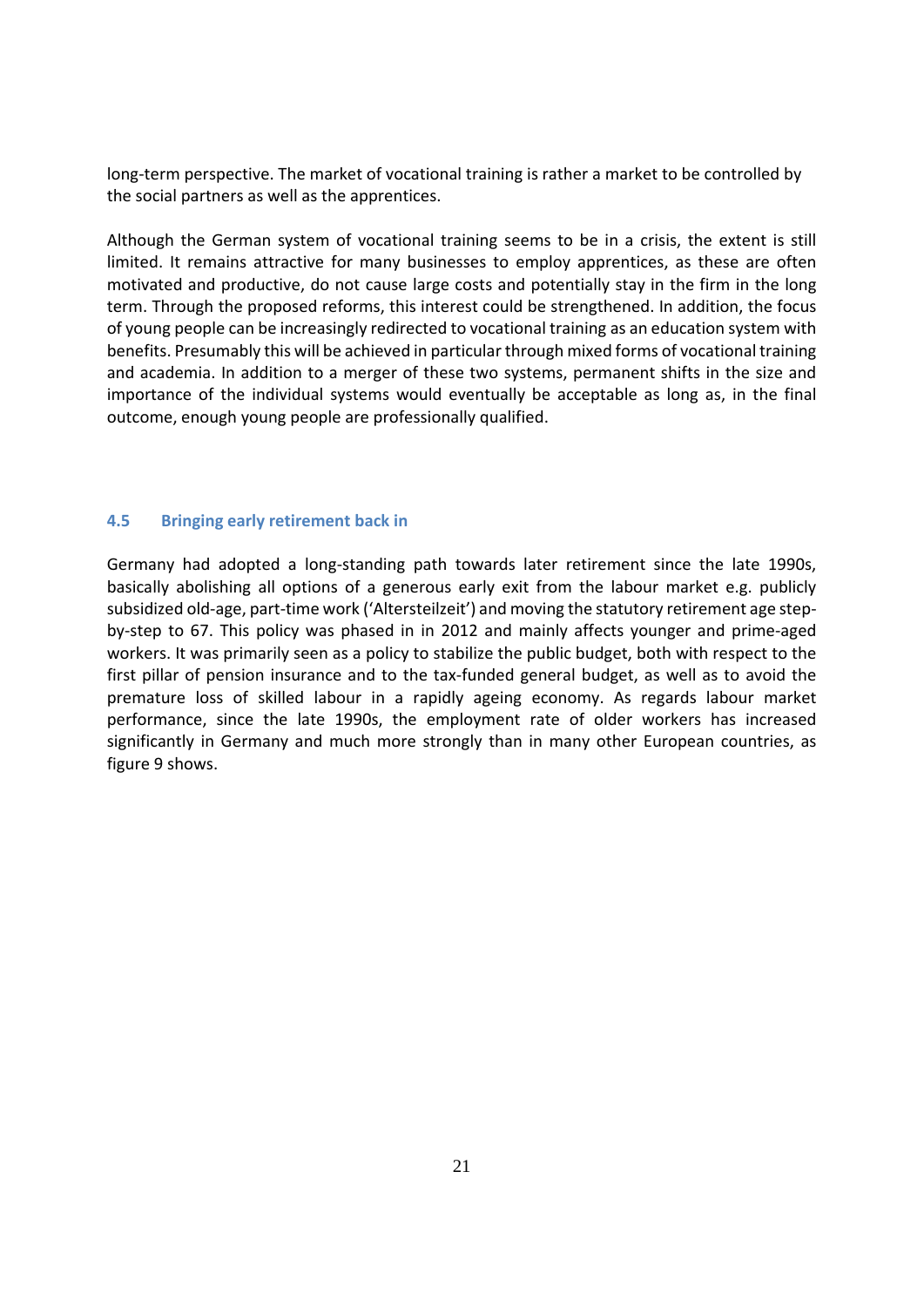

**Figure 9: Employment rate of workers aged 55‐64**

As companies could not shed older workers as smoothly and cheaply as before, and as they had a stronger need to continue employment to a later stage in life, the rise in employment rates of older workers was mainly driven by the longer tenure of workers who would have retired earlier in the old regime. Despite some criticisms raised by trade unions and welfare associations, the general paradigm shift seemed to be largely accepted. Against this backdrop, a quite unexpected policy change occurred. After the last general election in 2013, Germany introduced a new form of early retirement, namely the option, for those born in 1952 and earlier, to receive a full pension without any deduction when retiring at the age of 63, after at least 45 years of employment with pension insurance contributions. For younger people, this would be smoothly phased out again. This reform was mainly pushed for by the German trade unions in association with the Social Democrats, as a policy to pave the way to an early exit for a core group of trade union members, i.e. skilled workers with a vocational training degree and long employment biography. This can be seen as the most explicit case of welfare protectionism, favouring labour market insiders. The Christian Democrats did not oppose this, given the general popularity of early retirement policies in a situation of apparently affluent public revenues, on the one hand, and the need for political support for their own pet project: a pension bonus for mothers. Retirement at 63 increases the generosity of the public pension scheme. It leads to a loss in revenues from taxes and pension contributions and to additional expenditure within the welfare state. Implicitly this is a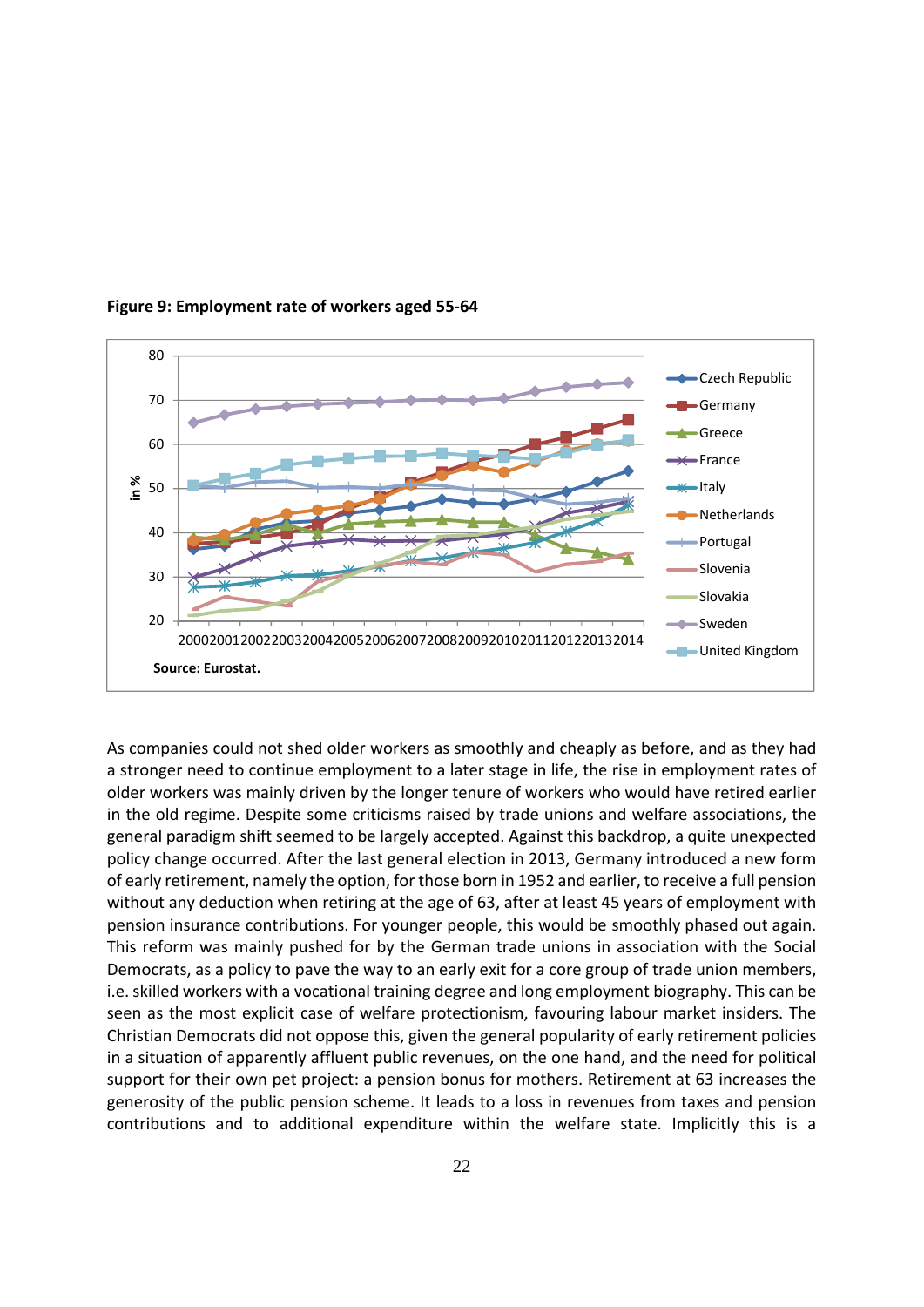redistributive policy, from those not fulfilling the requirements of retirement at 63 to those who can benefit, i.e. medium‐skilled workers with long employment experience and a decent wage who are mostly active in manufacturing or the public sector. Those with a shorter or more unstable employment biography do not have access to this specific arrangement. In fact, since the legislative change, more older workers have applied for early retirement than was initially expected. Up to spring 2015, about 300,000 have filed for a pension at 63, implying a significant decline in the employment rate of those aged 63 to 65.

#### **5. Conclusion**

Our paper tries to assess the existence and the extent of austerity-oriented policies in Germany in the aftermath of the 2008‐9 recession. In contrast to the intensive phase of labour market and welfare state reforms in the context of the Hartz reform package that pointed towards 'welfare readjustment' during the early 2000s, we do not see a clear pattern of austerity policies in Germany. In general, the path that was adopted earlier was continued after 2005 and also during and after the crisis. This holds for the deregulated situation of non-standard contracts such as marginal, part‐time work and temporary agency work as well asthe activation policies addressing both short-term and long-term unemployed people. The stability of policies can be explained by the economic conditions which were, and still are, much more favourable than in many other EU Member States. Hence, apart from some cuts in active labour market policies, we cannot see welfare state retrenchment. Most recently, we can identify a partial reregulation of the labour market, most notably the introduction of a national minimum wage, a potential increase in the regulation of non‐standard contracts and a reintroduction of early retirement for labour market insiders as well as the potential expansion of active labour market policies. These policies can be classified as mostly 'welfare protectionist'. The reregulation of the low pay sector and non‐ standard contracts, while directly addressing the more disadvantaged groups of workers, also limits pressure on wages and working conditions of the core of the labour market.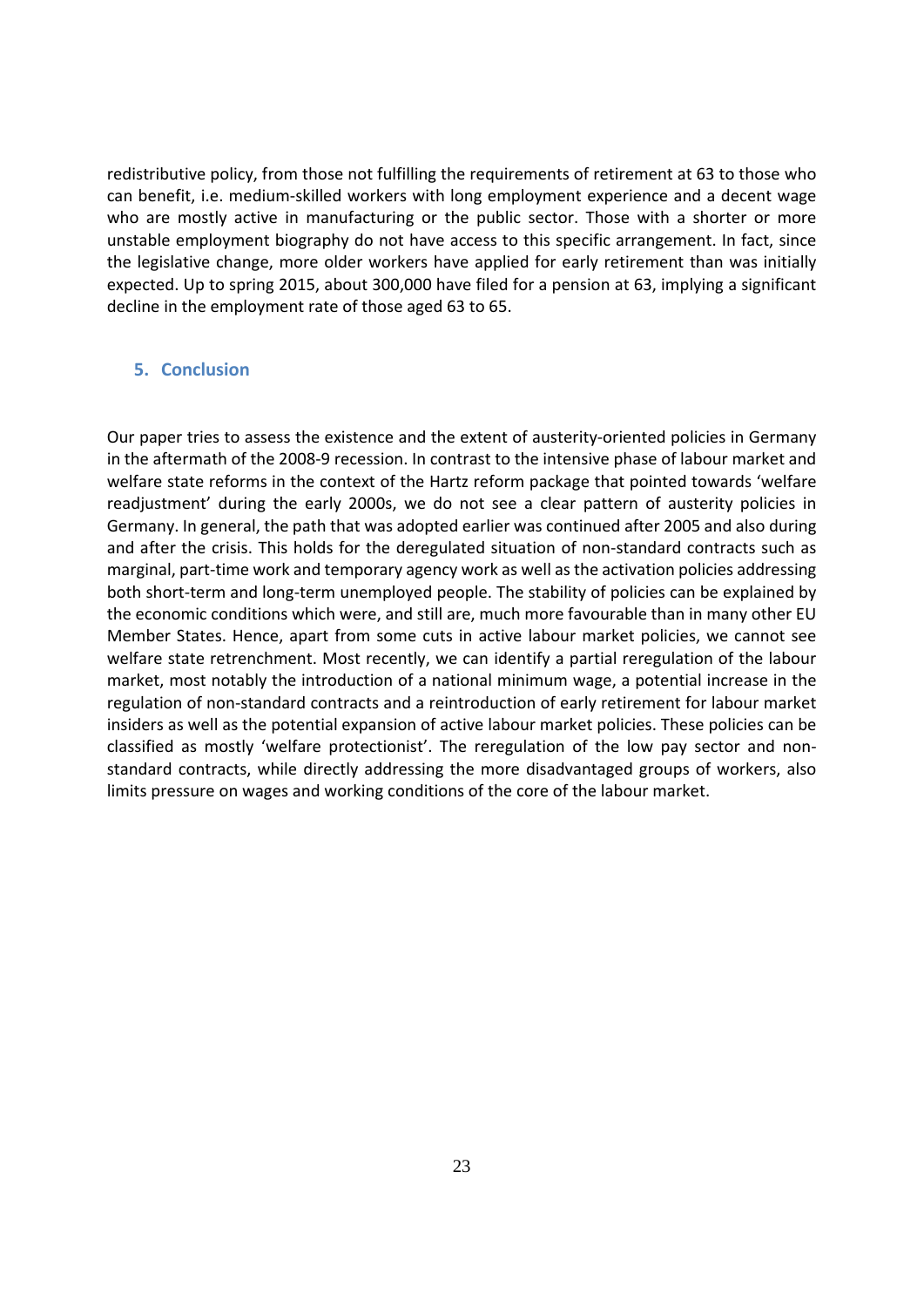#### **References**

- Arni, Patrick; Eichhorst, Werner; Pestel, Nico; Spermann, Alexander; Zimmermann, Klaus F. (2014): Der gesetzliche Mindestlohn in Deutschland: Einsichten und Handlungsempfehlungen aus der Evaluationsforschung. Schmollers Jahrbuch 134 (2), 149‐182.
- Beathge, Martin; Solga, Heike; Wieck, Markus (2007): Berufsbildung im Umbruch. Signale eines überfälligen Aufbruchs. Friedrich‐ Ebert‐ Stiftung, Berlin.
- Baumgarten, Daniel; Kvasnicka, Michael; Landmann, Juliane; Thode, Eric (2012): Herausforderung Zeitarbeit. Studie im Auftrag der Bertelsmann Stiftung.
- Brenke, Karl (2014): Mindestlohn. Zahl der anspruchsberechtigten Arbeitnehmer wird weit unter fünf Millionen liegen, DIW Wochenbericht 5, 71‐77.
- Bruckmeier, Kerstin; Eggs, Johannes; Himsel, Carina; Trappmann, Mark; Walwei, Ulrich (2013): Aufstocker im SGB II: Steinig und lang – der Weg aus dem Leistungsbezug, IAB Kurzbericht 14/2013.
- Carlin, Wendy; Hassel, Anke; Martin, Andrew; Soskice, David (2014): The Transformation of the German Social Model. In: Jon Erik Dølvik and Andrew Martin (eds.), European Social Models From Crisis to Crisis: Employment and Inequality in the Era of Monetary Integration: Oxford, 49‐ 104.
- Ebbinghaus, Bernhard; Eichhorst, Werner (2009): Germany's Partial Departure from Passive Employment Policies. In: Paul de Beer and Trudie Schils (eds.), The Labour Market Triangle ‐ Employment Protection, Unemployment Compensation and Activation in Europe, Cheltenham: Edward Elgar, 119‐144.
- Eichhorst, Werner; Grienberger‐Zingerle, Maria; Konle‐Seidl, Regina (2008): Activation Policies in Germany: From Status Protection to Basic Income Support, in: Werner Eichhorst, Otto Kaufmann and Regina Konle‐Seidl (eds.), Bringing the Jobless into Work? Berlin: Springer 2008; revised version published in: German Policy Studies, 2010, 6 (1), 59‐100
- Eichhorst, Werner; Hinz, Tina; Marx, Paul; Peichl, Andreas; Pestel, Nico; Siegloch, Sebastian; Thode, Eric; Tobsch, Verena (2012): Geringfügige Beschäftigung: Situation und Gestaltungsoptionen. Basierend auf einem Projekt im Auftrag der Bertelsmann Stiftung, IZA Research Report 47.
- Eichhorst, Werner; Tobsch, Verena (2013): Has Atypical Work Become Typical in Germany? IZA Discussion Paper 7609.
- Fuchs, Johann; Hummel, Markus; Hutter, Christian; Klinger, Sabine; Wanger, Susanne; Weber, Enzo; Weigand, Roland; Zika, Gerd (2015): IAB Prognose 2015: Der Arbeitsmarkt bleibt auf Erfolgskurs. IAB Kurzbericht 07/2015, Nürnberg. Hassel, Anke; Schiller, Christof (2010): Der Fall Hartz IV: Wie es zur Agenda 2010 kam und wie es weitergeht. Campus Verlag.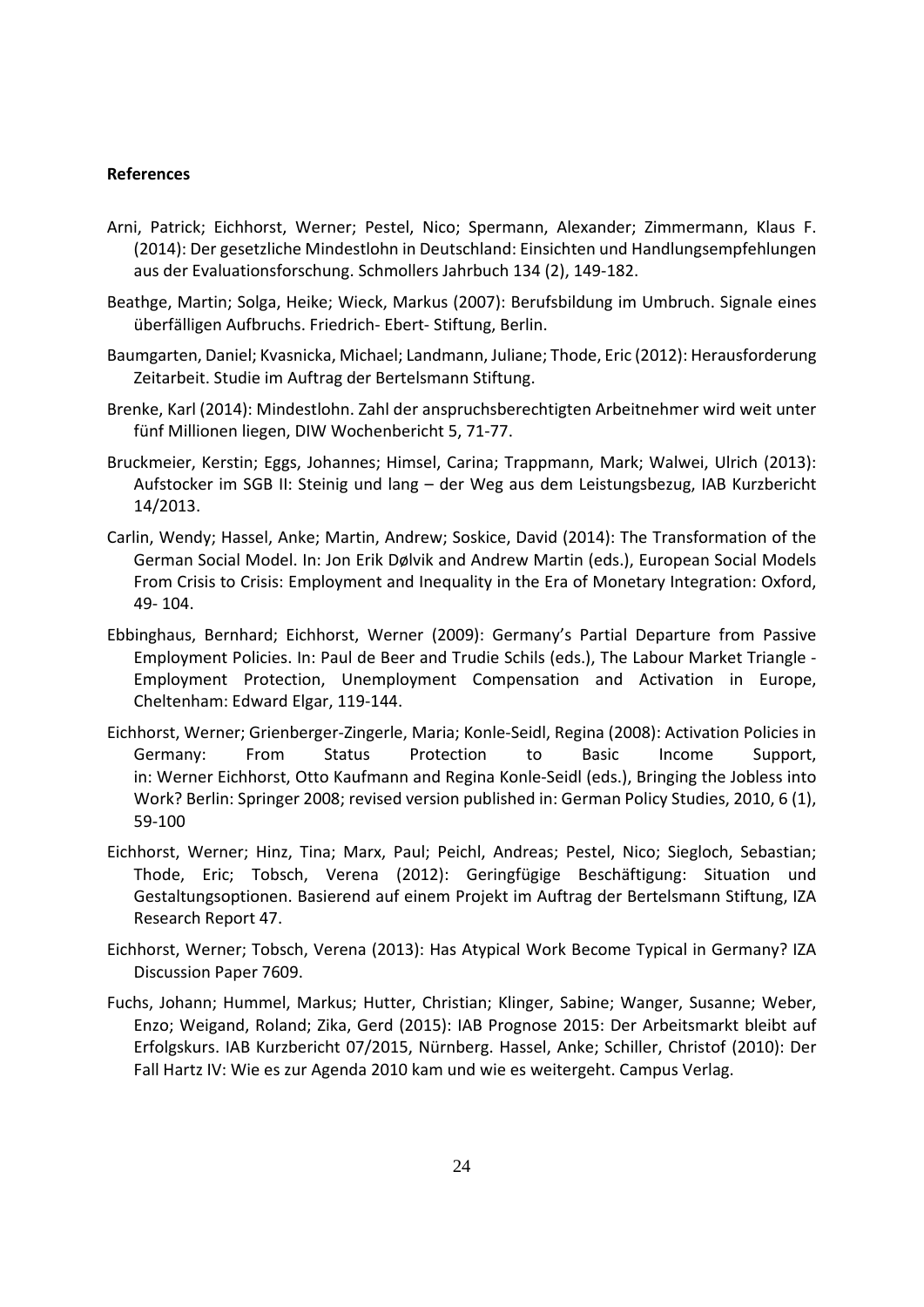- Hassel, Anke (2014): The Paradox of Liberalization Understanding Dualism and the Recovery of the German Political Economy. British Journal of Industrial Relations 52(1), 57‐81.
- Häusermann, Silja (2010): The politics of welfare state reform in continental Europe: modernization in hard times. Cambridge University Press.
- Hohendanner, Christian (2010): Unsichere Zeiten, unsichere Verträge? Befristete Arbeitsverträge zwischen Auf‐ und Abschwung. IAB Kurzbericht 14/2010.
- Hohendanner, Christian; Stegmaier, Jens (2012): Geringfügige Beschäftigung in deutschen Betrieben: Umstrittene Minijobs. IAB Kurzbericht 24.
- Jahn, Elke J. (2010): Reassessing the Wage Penalty for Temps in Germany, Journal of Economics and Statistics, Vol. 230, 208‐233.
- Jahn, Elke J.; Pozzoli, Dario (2013): The pay gap of temporary agency workers ‐ does the temp sector experience pay off? In: Labour Economics, 24, October, 48‐57.
- Möller, Joachim (2010): The German labor market response in the world recession ‐ de‐mystifying a miracle. In: Zeitschrift für Arbeitsmarktforschung 42 (4), 325‐336.
- Spermann, Alexander (2013): Sector Surcharges for Temporary Agency Workers in Germany: A Way Out of the Low‐Wage Sector? IZA Policy Paper 67.
- Spermann, Alexander (2014): Zehn Jahre Hartz IV ‐ Was hilft Langzeitarbeitslosen wirklich? IZA Standpunkt 76.
- Thelen, Kathleen; Busemeyer, Marius R. (2012): Institutional change in German vocational training: from collectivism toward segmentalism. In: Marius R. Busemeyer and Christine Trampusch (eds.), The political economy of collective skill formation, Oxford University Press, 68‐ 100.